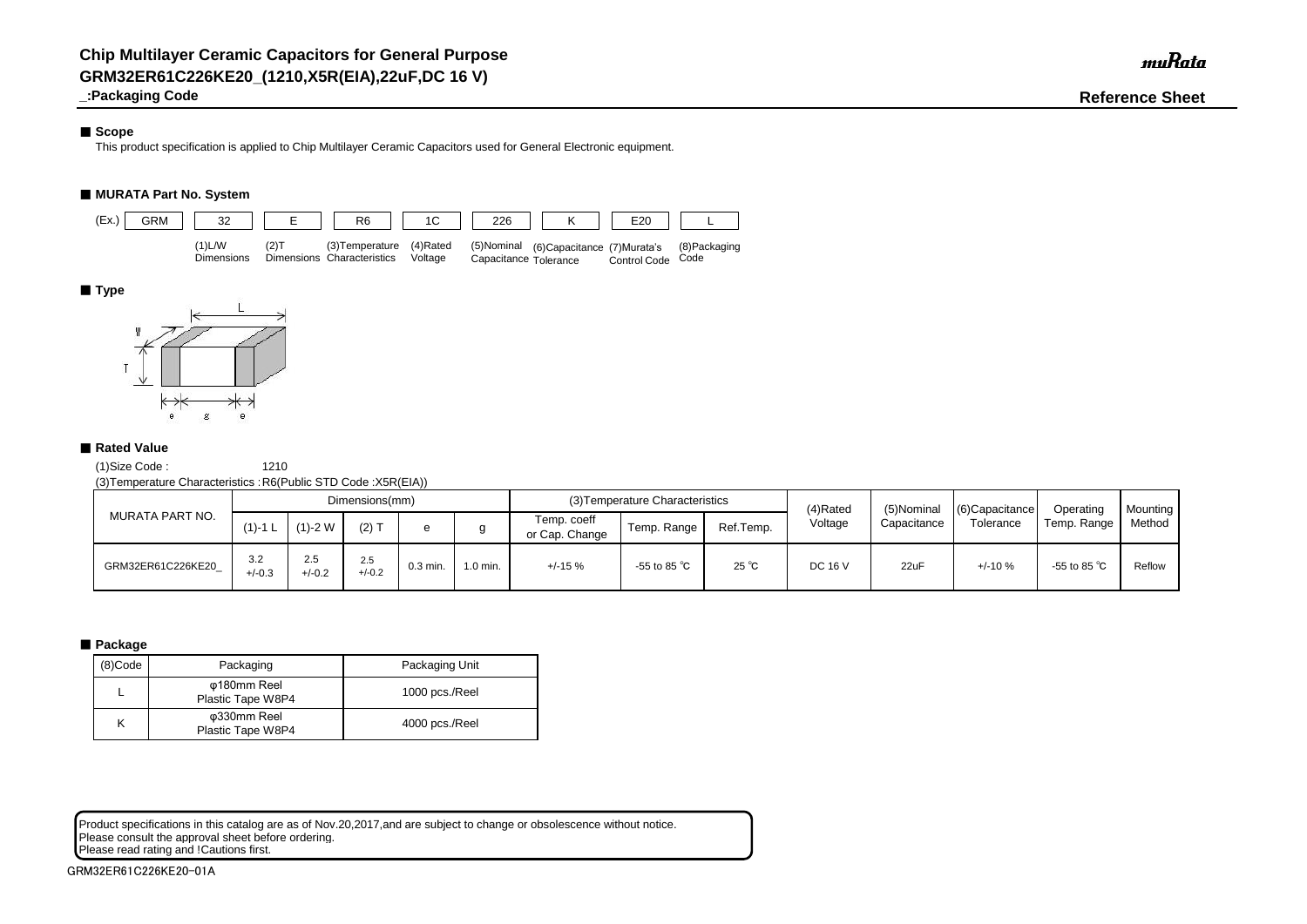# ■ Specifications and Test Methods

| No.            | Item                                                            |         | Specification                                              | Test Method (Ref. Standard: JIS C 5101, IEC60384)                                                                                                                                                                                             |  |  |  |  |  |
|----------------|-----------------------------------------------------------------|---------|------------------------------------------------------------|-----------------------------------------------------------------------------------------------------------------------------------------------------------------------------------------------------------------------------------------------|--|--|--|--|--|
| $\overline{1}$ | <b>Rated Voltage</b>                                            |         | Shown in Rated value.                                      | The rated voltage is defined as the maximum voltage which may be applied continuously to the capacitor.                                                                                                                                       |  |  |  |  |  |
|                |                                                                 |         |                                                            | When AC voltage is superimposed on DC voltage, V <sup>P-P</sup> or V <sup>O-P</sup> , whichever is larger, should be maintained<br>within the rated voltage range.                                                                            |  |  |  |  |  |
|                | 2 Appearance                                                    |         | No defects or abnormalities.                               | Visual inspection.                                                                                                                                                                                                                            |  |  |  |  |  |
|                | 3 Dimension                                                     |         | Shown in Rated value.                                      | Using Measuring instrument of dimension.                                                                                                                                                                                                      |  |  |  |  |  |
|                | 4 Voltage Proof<br>No defects or abnormalities.                 |         |                                                            | <b>Measurement Point:</b><br>Between the terminations<br>Test Voltage :<br>250% of the rated voltage<br><b>Applied Time:</b><br>1s to 5s<br>Charge/Discharge Current: 50mA max.                                                               |  |  |  |  |  |
|                | 5   Insulation Resistance(I.R.)<br>More than $50\Omega \cdot F$ |         |                                                            | Measurement Temperature: Room Temperature<br><b>Measurement Point:</b><br>Between the terminations<br>Measurement Voltage :<br><b>Rated Voltage</b><br>Charging Time:<br>1 <sub>min</sub><br>Charge/Discharge Current: 50mA max.              |  |  |  |  |  |
|                | 6 Capacitance                                                   |         | Shown in Rated value.                                      | Measurement Temperature: Room Temperature<br>Measurement Frequency: 120+/-24Hz<br>Measurement Voltage:<br>$0.5 + (-0.1 \text{V} \cdot \text{rms})$                                                                                            |  |  |  |  |  |
| $\overline{7}$ | Q or Dissipation Factor (D.F.)<br>DF:0.1 max.                   |         |                                                            | Measurement Temperature : Room Temperature<br>Measurement Frequency: 120+/-24Hz<br>Measurement Voltage: 0.5+/-0.1Vrms                                                                                                                         |  |  |  |  |  |
|                | 8 Capacitance<br>Temperature<br>Characteristics                 | No bias | Within +/-15%<br>$(-55^{\circ}C \text{ to } +85^{\circ}C)$ | The capacitance change should be measured after 5 minutes at each specified temperature stage.<br>Capacitance value as a reference is the value in "*" marked step.                                                                           |  |  |  |  |  |
|                |                                                                 |         |                                                            | Measurement Voltage :<br>Less than 1.0Vrms (Refer to the individual data sheet)                                                                                                                                                               |  |  |  |  |  |
|                |                                                                 |         |                                                            | Temperature(°C)<br>Applying Voltage<br>Step<br>Reference Temp. +/-2<br>$\overline{1}$<br>Min. Operating Temp. +/-3<br>$\overline{2}$<br>Reference Temp. +/-2<br>No bias<br>$3 *$<br>Max. Operating Temp. ±3<br>4<br>5<br>Reference Temp. +/-2 |  |  |  |  |  |
|                |                                                                 |         |                                                            | Perform a heat treatment at 150+0/-10°C for 1hour and then let sit for 24+/-2hours at room temperature, then measure.<br>Pre-treatment :                                                                                                      |  |  |  |  |  |

muRata

| acitor.                                 |  |
|-----------------------------------------|--|
| tained                                  |  |
|                                         |  |
|                                         |  |
|                                         |  |
|                                         |  |
|                                         |  |
|                                         |  |
|                                         |  |
|                                         |  |
|                                         |  |
|                                         |  |
|                                         |  |
|                                         |  |
|                                         |  |
|                                         |  |
|                                         |  |
|                                         |  |
|                                         |  |
|                                         |  |
|                                         |  |
|                                         |  |
|                                         |  |
|                                         |  |
|                                         |  |
|                                         |  |
|                                         |  |
|                                         |  |
|                                         |  |
|                                         |  |
|                                         |  |
|                                         |  |
|                                         |  |
|                                         |  |
|                                         |  |
|                                         |  |
|                                         |  |
| ours at room temperature, then measure. |  |
|                                         |  |
|                                         |  |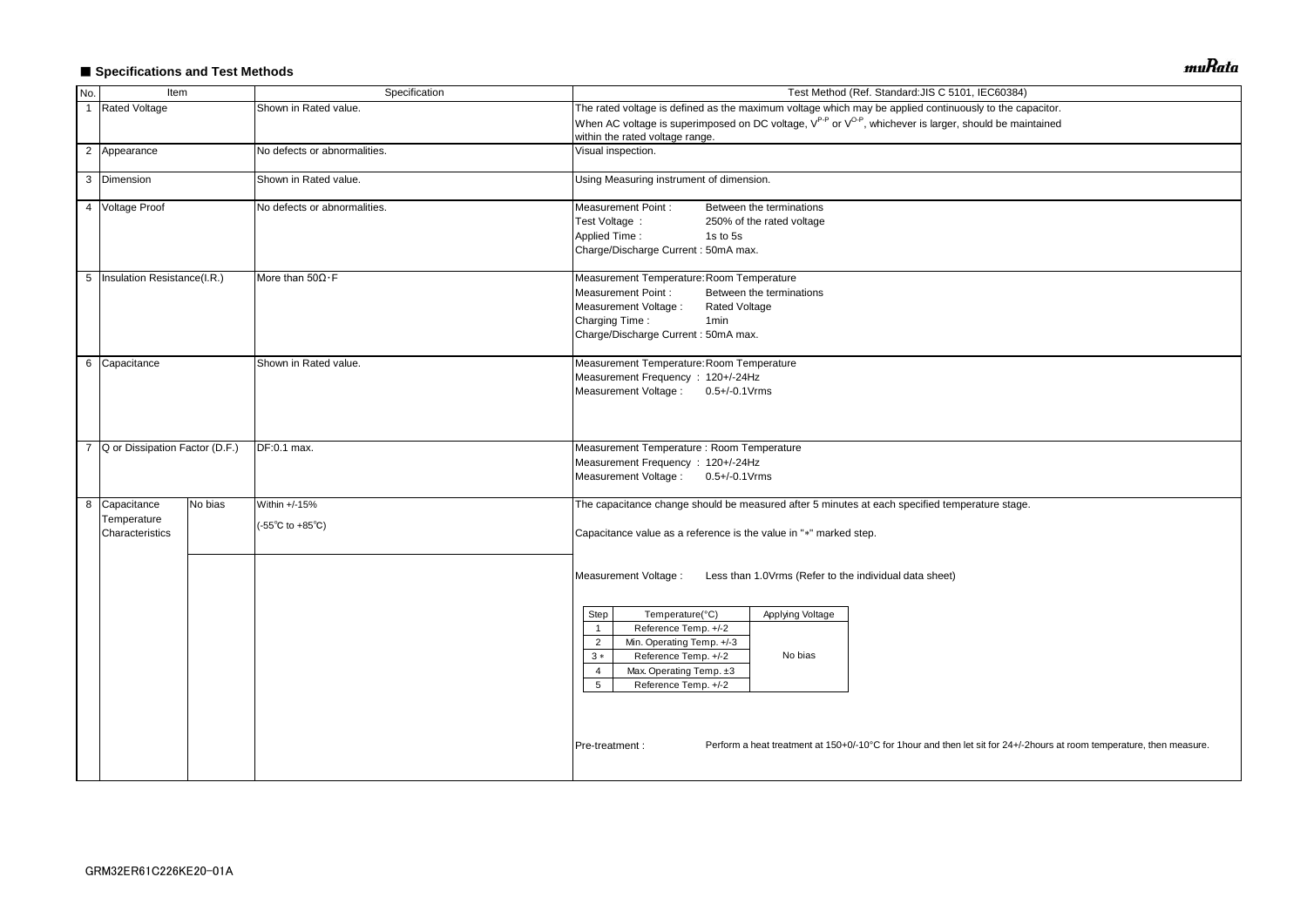| No. |                           | Specification<br>Item |                                                                    | Test Method (Ref. Standard: JIS C 5101, IEC60384) |                                                            |                    |                                                                          |                                                                                                                       |  |  |
|-----|---------------------------|-----------------------|--------------------------------------------------------------------|---------------------------------------------------|------------------------------------------------------------|--------------------|--------------------------------------------------------------------------|-----------------------------------------------------------------------------------------------------------------------|--|--|
|     | Adhesive Strength of<br>9 |                       | No removal of the terminations or other defect should occur.       |                                                   | Solder the capacitor on the test substrate shown in Fig.3. |                    |                                                                          |                                                                                                                       |  |  |
|     | Termination               |                       |                                                                    | Applied Force:                                    |                                                            | 10N                |                                                                          |                                                                                                                       |  |  |
|     |                           |                       |                                                                    |                                                   | Holding Time:<br>$10+/-1$ s                                |                    |                                                                          |                                                                                                                       |  |  |
|     |                           |                       |                                                                    | <b>Applied Direction:</b>                         |                                                            |                    | In parallel with the test substrate and vertical with the capacitor side |                                                                                                                       |  |  |
|     |                           |                       |                                                                    |                                                   |                                                            |                    |                                                                          |                                                                                                                       |  |  |
|     | 10 Vibration              | Appearance            | No defects or abnormalities.                                       |                                                   | Solder the capacitor on the test substrate shown in Fig.3. |                    |                                                                          |                                                                                                                       |  |  |
|     |                           |                       |                                                                    | Kind of Vibration:                                |                                                            |                    | A simple harmonic motion 10Hz to 55Hz to 10Hz                            |                                                                                                                       |  |  |
|     |                           | Capacitance           | Within the specified initial value.                                | Vibration Time:                                   |                                                            | 1 <sub>min</sub>   |                                                                          |                                                                                                                       |  |  |
|     |                           |                       |                                                                    | Total Amplitude:                                  |                                                            | 1.5mm              |                                                                          |                                                                                                                       |  |  |
|     |                           | Q or D.F.             | Within the specified initial value.                                |                                                   |                                                            |                    |                                                                          | This motion should be applied for a period of 2hours in each 3 mutually perpendicular directions(total of 6hours).    |  |  |
|     |                           |                       |                                                                    |                                                   |                                                            |                    |                                                                          |                                                                                                                       |  |  |
|     | 11<br>Substrate           | Appearance            | No defects or abnormalities.                                       |                                                   | Solder the capacitor on the test substrate shown in Fig.1. |                    |                                                                          |                                                                                                                       |  |  |
|     | <b>Bending Test</b>       |                       |                                                                    |                                                   | Pressurization Method:                                     | Shown in Fig.2.    |                                                                          |                                                                                                                       |  |  |
|     |                           | Capacitance           | Within +/-10%                                                      | Flexure :                                         |                                                            | 1mm                |                                                                          |                                                                                                                       |  |  |
|     |                           | Change                |                                                                    | Holding Time:                                     |                                                            | $5 + (-1s)$        |                                                                          |                                                                                                                       |  |  |
|     |                           |                       |                                                                    | Soldering Method:                                 |                                                            | Reflow soldering   |                                                                          |                                                                                                                       |  |  |
|     |                           |                       |                                                                    |                                                   |                                                            |                    |                                                                          |                                                                                                                       |  |  |
|     | 12 Solderability          |                       | 95% of the terminations is to be soldered evenly and continuously. | Test Method:                                      |                                                            | Solder bath method |                                                                          |                                                                                                                       |  |  |
|     |                           |                       |                                                                    | Flux:                                             |                                                            |                    | Solution of rosin ethanol 25(mass)%                                      |                                                                                                                       |  |  |
|     |                           |                       |                                                                    | Preheat:                                          |                                                            |                    | 80°C to 120°C, 10s to 30s                                                |                                                                                                                       |  |  |
|     |                           |                       |                                                                    | Solder:                                           |                                                            |                    | Sn-3.0Ag-0.5Cu(Lead Free Solder)                                         |                                                                                                                       |  |  |
|     |                           |                       |                                                                    | Test Temp.:                                       |                                                            | $245 + (-5)$ °C    |                                                                          |                                                                                                                       |  |  |
|     |                           |                       |                                                                    | Test Time:                                        |                                                            | $2 + (-0.5s)$      |                                                                          |                                                                                                                       |  |  |
|     |                           |                       |                                                                    |                                                   |                                                            |                    |                                                                          |                                                                                                                       |  |  |
|     | 13 Resistance             | Appearance            | No defects or abnormalities.                                       | Test Method:                                      |                                                            | Solder bath method |                                                                          |                                                                                                                       |  |  |
|     | to Soldering              |                       |                                                                    | Solder:                                           |                                                            |                    | Sn-3.0Ag-0.5Cu(Lead Free Solder)                                         |                                                                                                                       |  |  |
|     | Heat                      | Capacitance           | Within +/-7.5%                                                     | Solder Temp.:                                     |                                                            | $270 + (-5)$ °C    |                                                                          |                                                                                                                       |  |  |
|     |                           | Change                |                                                                    | Test Time:                                        |                                                            | $10 + (-0.5s)$     |                                                                          |                                                                                                                       |  |  |
|     |                           | Q or D.F.             | Within the specified initial value.                                | Preheat Temp.:                                    |                                                            |                    | 100°C to 120°C and 170°C to 200°C                                        |                                                                                                                       |  |  |
|     |                           |                       |                                                                    | Preheat Time:                                     |                                                            | each 1min          |                                                                          |                                                                                                                       |  |  |
|     |                           | I.R.                  | Within the specified initial value.                                |                                                   |                                                            |                    |                                                                          |                                                                                                                       |  |  |
|     |                           |                       |                                                                    |                                                   |                                                            |                    |                                                                          | Perform a heat treatment at 150+0/-10°C for 1hour and then let sit for 24+/-2hours at room temperature, then measure. |  |  |
|     |                           |                       |                                                                    | Pre-treatment :                                   |                                                            |                    |                                                                          |                                                                                                                       |  |  |
|     |                           | Voltage               | No defects.                                                        | Post-treatment :                                  |                                                            |                    | Let sit for 24+/-2hours at room temperature, then measure.               |                                                                                                                       |  |  |
|     |                           | Proof                 |                                                                    |                                                   |                                                            |                    |                                                                          |                                                                                                                       |  |  |
|     | 14<br>Temperature         | Appearance            | No defects or abnormalities.                                       |                                                   | Solder the capacitor on the test substrate shown in Fig.3. |                    |                                                                          |                                                                                                                       |  |  |
|     | Sudden                    |                       |                                                                    | Cycles :                                          |                                                            | 5 cycles           |                                                                          |                                                                                                                       |  |  |
|     | Change                    |                       | Capacitance Within +/-7.5%                                         |                                                   |                                                            |                    |                                                                          |                                                                                                                       |  |  |
|     |                           |                       |                                                                    | Step                                              | Temperature(°C)                                            |                    | Time (min)                                                               |                                                                                                                       |  |  |
|     |                           | Change                |                                                                    |                                                   | Min.Operating Temp. +0/-3                                  |                    | $30 + / -3$                                                              |                                                                                                                       |  |  |
|     |                           | Q or D.F.             | Within the specified initial value.                                |                                                   |                                                            |                    |                                                                          |                                                                                                                       |  |  |
|     |                           |                       |                                                                    | $\overline{2}$                                    | Reference Temp.                                            |                    | $2$ to $3$                                                               |                                                                                                                       |  |  |
|     |                           | I.R.                  | Within the specified initial value.                                | 3                                                 | Max.Operating Temp. +3/-0                                  |                    | $30 + -3$                                                                |                                                                                                                       |  |  |
|     |                           |                       |                                                                    | 4                                                 | Reference Temp.                                            |                    | $2$ to $3$                                                               |                                                                                                                       |  |  |
|     |                           | Voltage               | No defects.                                                        |                                                   |                                                            |                    |                                                                          |                                                                                                                       |  |  |
|     |                           | Proof                 |                                                                    | Pre-treatment :                                   |                                                            |                    |                                                                          | Perform a heat treatment at 150+0/-10°C for 1hour and then let sit for 24+/-2hours at room temperature, then measure. |  |  |
|     |                           |                       |                                                                    | Post-treatment :                                  |                                                            |                    | Let sit for 24+/-2hours at room temperature, then measure.               |                                                                                                                       |  |  |
|     |                           |                       |                                                                    |                                                   |                                                            |                    |                                                                          |                                                                                                                       |  |  |
|     |                           |                       |                                                                    |                                                   |                                                            |                    |                                                                          |                                                                                                                       |  |  |

muRata

| al of 6hours).                          |
|-----------------------------------------|
|                                         |
|                                         |
|                                         |
|                                         |
|                                         |
|                                         |
|                                         |
|                                         |
|                                         |
|                                         |
|                                         |
|                                         |
|                                         |
|                                         |
|                                         |
|                                         |
|                                         |
|                                         |
|                                         |
|                                         |
|                                         |
|                                         |
| ours at room temperature, then measure. |
|                                         |
|                                         |
|                                         |
|                                         |
|                                         |
|                                         |
|                                         |
|                                         |
|                                         |
|                                         |
|                                         |
|                                         |
| ours at room temperature, then measure. |
|                                         |
|                                         |
|                                         |
|                                         |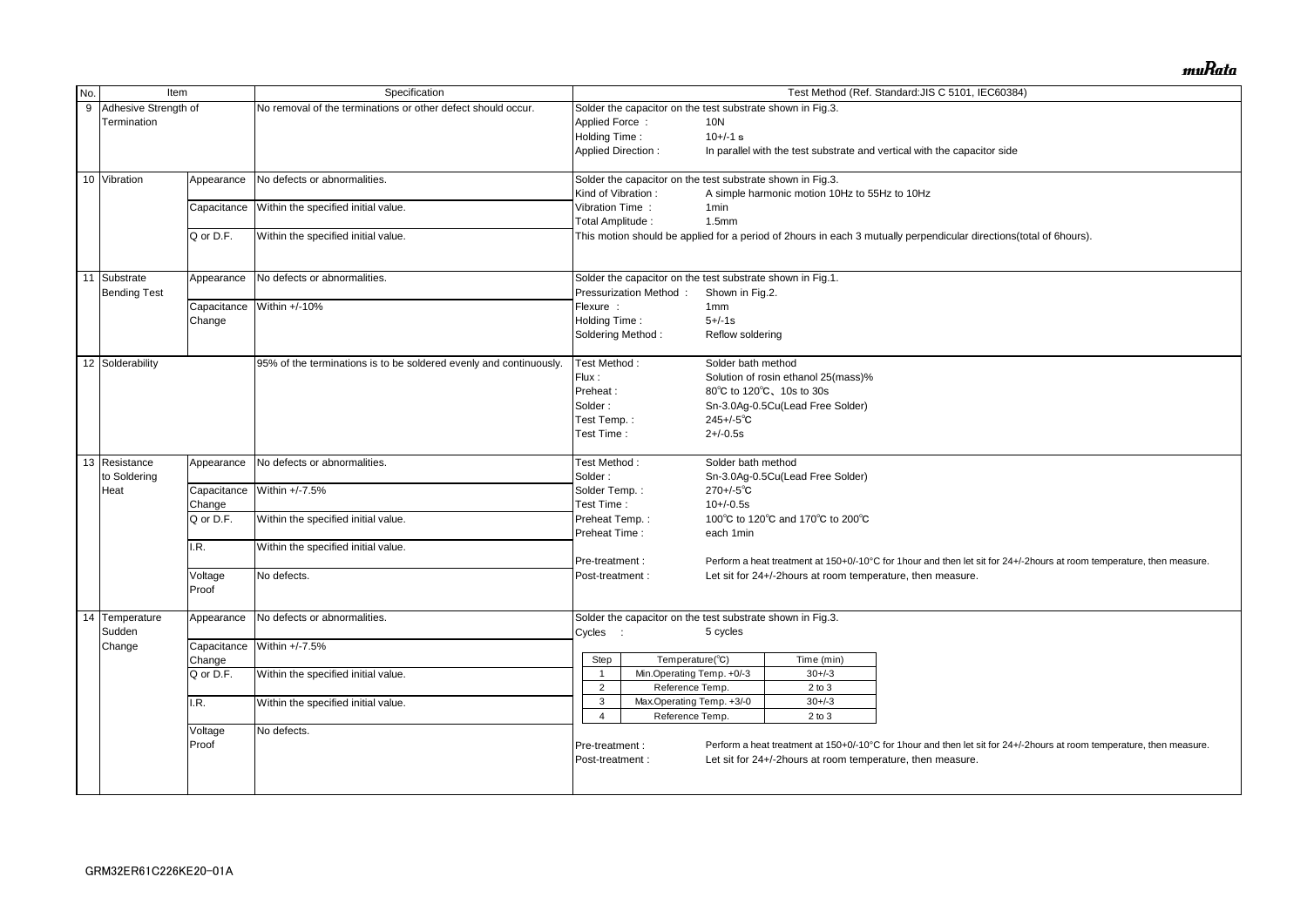| No. | Item                 |             | Specification                                             |                                     | Test Method (Ref. Standard: JIS C 5101, IEC60384)                              |
|-----|----------------------|-------------|-----------------------------------------------------------|-------------------------------------|--------------------------------------------------------------------------------|
|     | 15 High              | Appearance  | No defects or abnormalities.                              |                                     | Solder the capacitor on the test substrate shown in Fig.3.                     |
|     | Temperature          |             |                                                           | Test Temperature :                  | $40 + (-2)^\circ \text{C}$                                                     |
|     | <b>High Humidity</b> | Capacitance | Within +/-12.5%                                           | Test Humidity:                      | 90%RH to 95%RH                                                                 |
|     | (Steady)             | Change      |                                                           | Test Time :                         | $500+/-12h$                                                                    |
|     |                      | Q or D.F.   | DF:0.2 max.                                               | Test Voltage :                      | <b>Rated Voltage</b>                                                           |
|     |                      |             |                                                           | Charge/Discharge Current: 50mA max. |                                                                                |
|     |                      | I.R.        | More than 500MΩ or 12.5Ω $\cdot$ F (Whichever is smaller) |                                     |                                                                                |
|     |                      |             |                                                           | Pre-treatment :                     | Perform a heat treatment at 150+0/-10°C for 1 hour and then let sit for 24+/-  |
|     |                      |             |                                                           | Post-treatment :                    | Perform a heat treatment at 150+0/-10°C for 1 hour and then let sit for 24+/-2 |
|     |                      |             |                                                           |                                     |                                                                                |
|     |                      |             |                                                           |                                     |                                                                                |
|     | 16 Durability        | Appearance  | No defects or abnormalities.                              |                                     | Solder the capacitor on the test substrate shown in Fig.3.                     |
|     |                      |             |                                                           | Test Temperature :                  | Maximum Operating Temperature+/-3°C                                            |
|     |                      | Capacitance | Within +/-12.5%                                           | Test Time:                          | $1000 + (-12h)$                                                                |
|     |                      | Change      |                                                           | Test Voltage :                      | 150% of the rated voltage                                                      |
|     |                      | Q or D.F.   | DF:0.2 max.                                               | Charge/Discharge Current: 50mA max. |                                                                                |
|     |                      |             |                                                           |                                     |                                                                                |
|     |                      | I.R.        | More than 1000MΩ or $25Ω·F$ (Whichever is smaller)        | Pre-treatment :                     | Perform a heat treatment at 150+0/-10°C for 1 hour and then let sit for 24+/-2 |
|     |                      |             |                                                           | Post-treatment:                     | Perform a heat treatment at 150+0/-10°C for 1 hour and then let sit for 24+/-2 |
|     |                      |             |                                                           |                                     |                                                                                |
|     |                      |             |                                                           |                                     |                                                                                |

muRata

/-2hours at room temperature, then measure. Phours at room temperature, then measure.

Phours at room temperature, then measure. Phours at room temperature, then measure.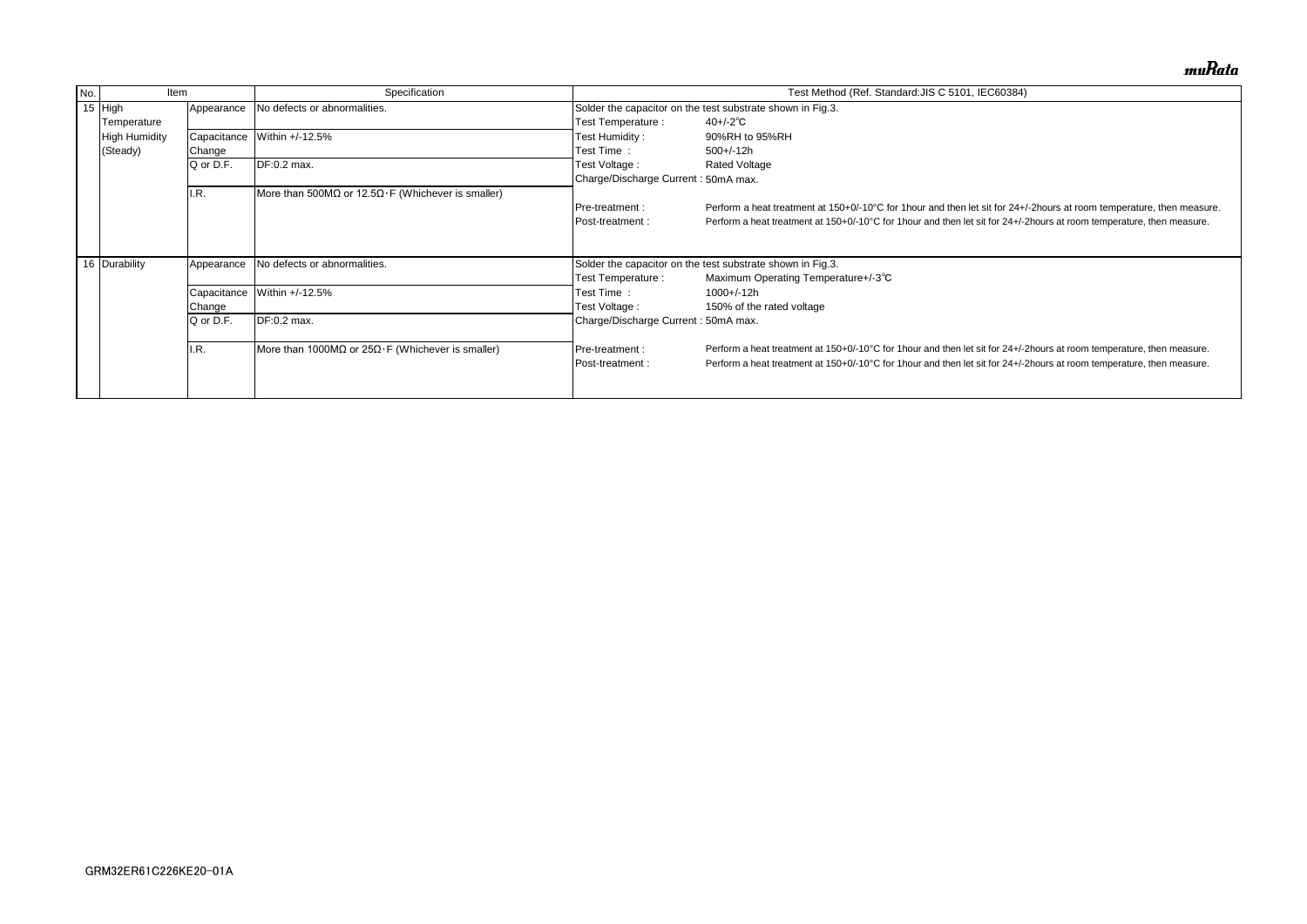



Adhesive Strength of Termination, Vibration, Temperature Sudden Change, High Temperature High Humidity(Steady), Durability



muRata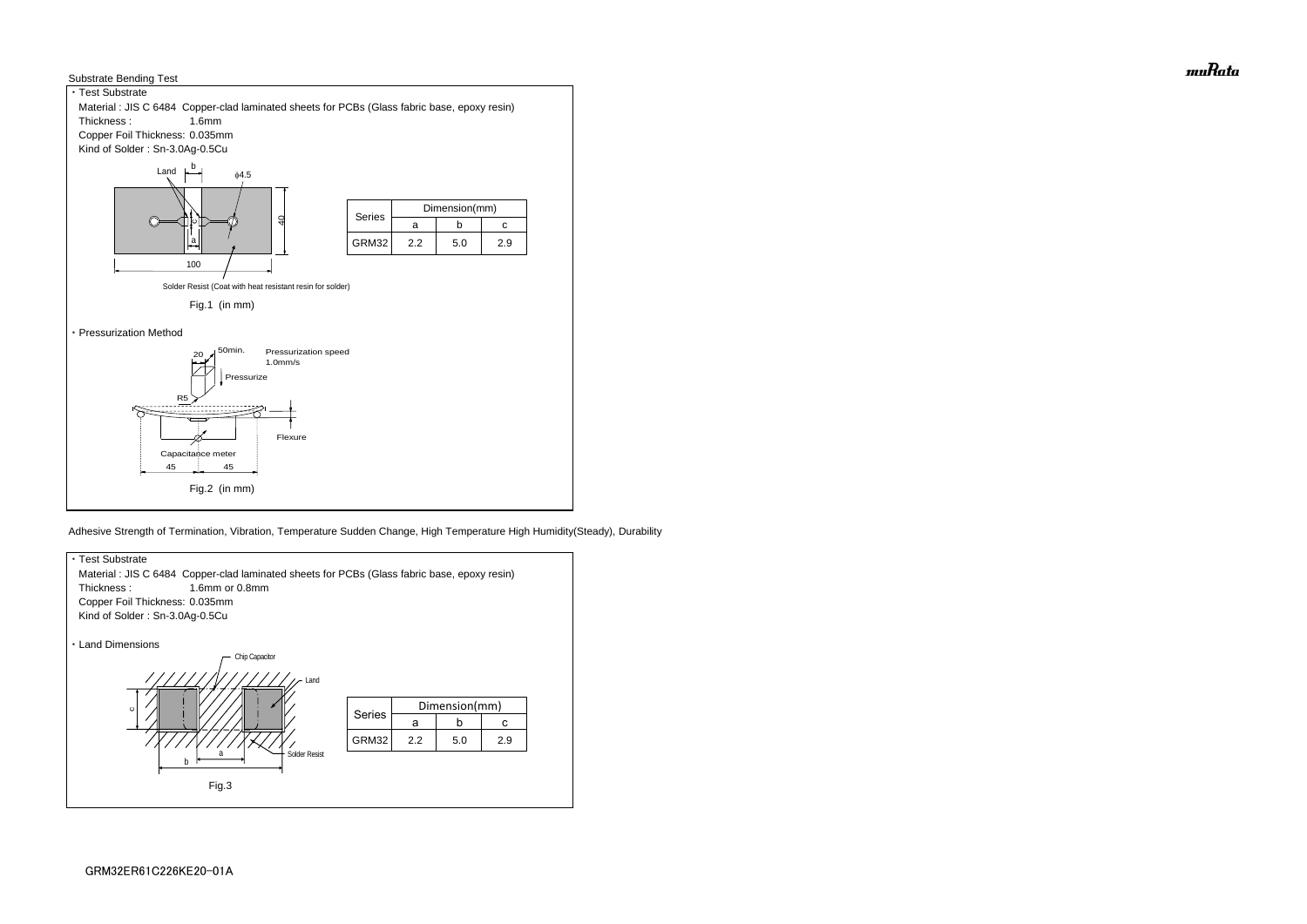# ■ Package

Tape Carrier Packaging

1. Minimum Quantity (pcs./reel)

2. Dimensions of Tape (in mm) (1)GRM32E(W8P4 Code:L/K)

|        |  | φ180mm Reel         | φ330mm Reel         |
|--------|--|---------------------|---------------------|
| Series |  | <b>Plastic Tape</b> | <b>Plastic Tape</b> |
|        |  | Code:L              | Code:K              |
| GRM32  |  | 1000(W8P4)          | 4000(W8P4)          |

| Series    |                | Dimensions(Chip)     |              |                  |                  |                |                 |               |                |                |                |             |          |                | м |
|-----------|----------------|----------------------|--------------|------------------|------------------|----------------|-----------------|---------------|----------------|----------------|----------------|-------------|----------|----------------|---|
|           |                | $\ddot{\phantom{1}}$ |              |                  |                  |                |                 |               |                |                |                |             |          |                |   |
| $GRM32$ E | $3.2 + / -0.3$ | $2.5 + (-0.2)$       | $2.5 + -0.2$ | $2.80 + / -0.20$ | $3.50 + (-0.20)$ | $8.0 + (-0.3)$ | $3.5 + / -0.05$ | $1.75 + -0.1$ | $4.0 + (-0.1)$ | $2.0 + (-0.1)$ | $4.0 + (-0.1)$ | φ1.5+0.1/-0 | 3.7 max. | $0.3 + (-0.1)$ |   |



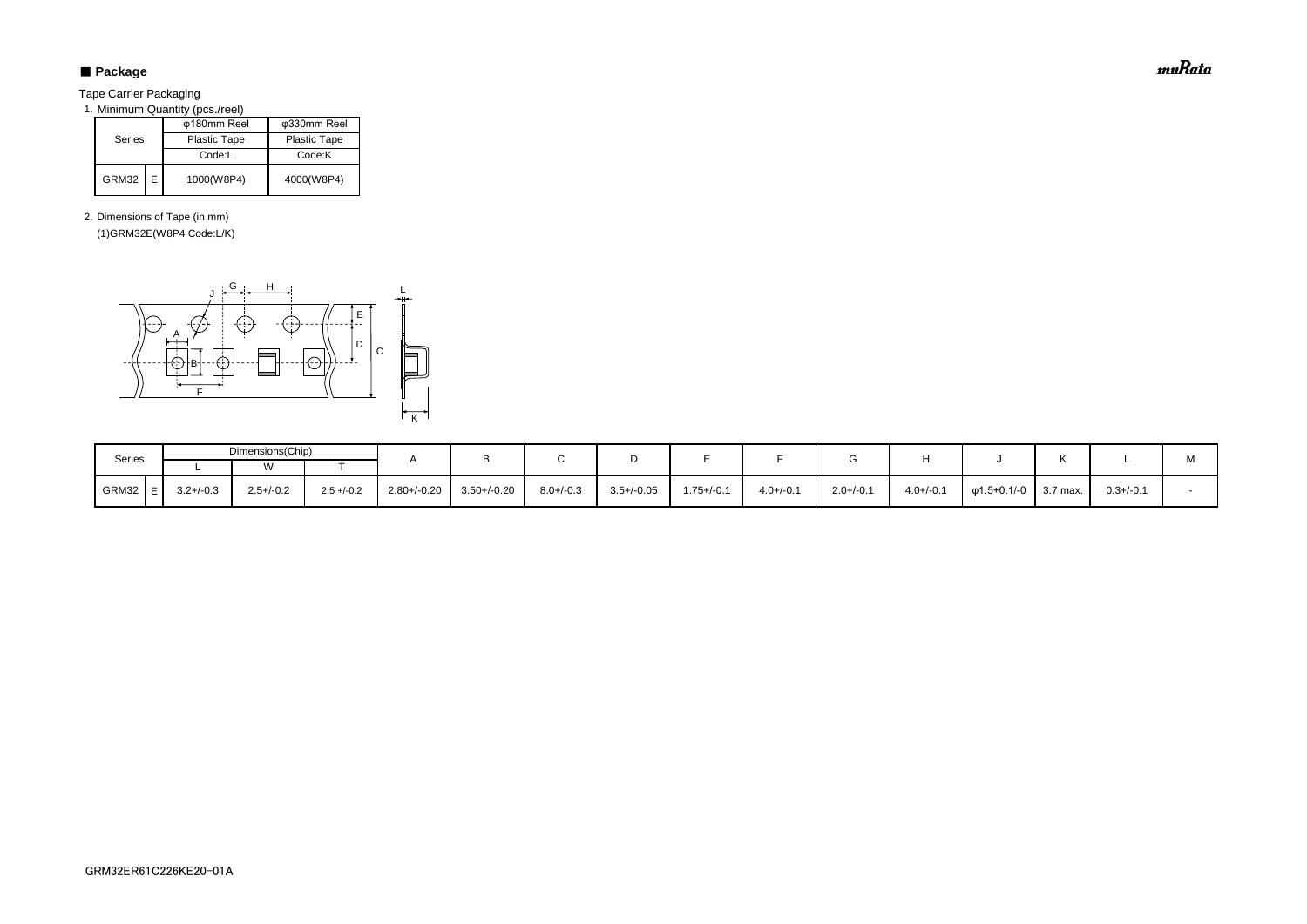# 3. Dimensions of Reel (in mm)

| Reel        |                    |                   |                   |                   |                | W         | w1         |
|-------------|--------------------|-------------------|-------------------|-------------------|----------------|-----------|------------|
| ω180mm Reel | Φ180+0/-3.0        | ω50 min.          | $\omega$ 13+/-0.5 | $\omega$ 21+/-0.8 | $2.0 + (-0.5)$ | 16.5 max. | $10+/-1.5$ |
| Φ330mm Reel | $\omega$ 330+/-2.0 | $\varphi$ 50 min. | $\omega$ 13+/-0.5 | 021+/-0.8         | $2.0 + (-0.5)$ | 16.5 max. | $10+/-1.5$ |



muRata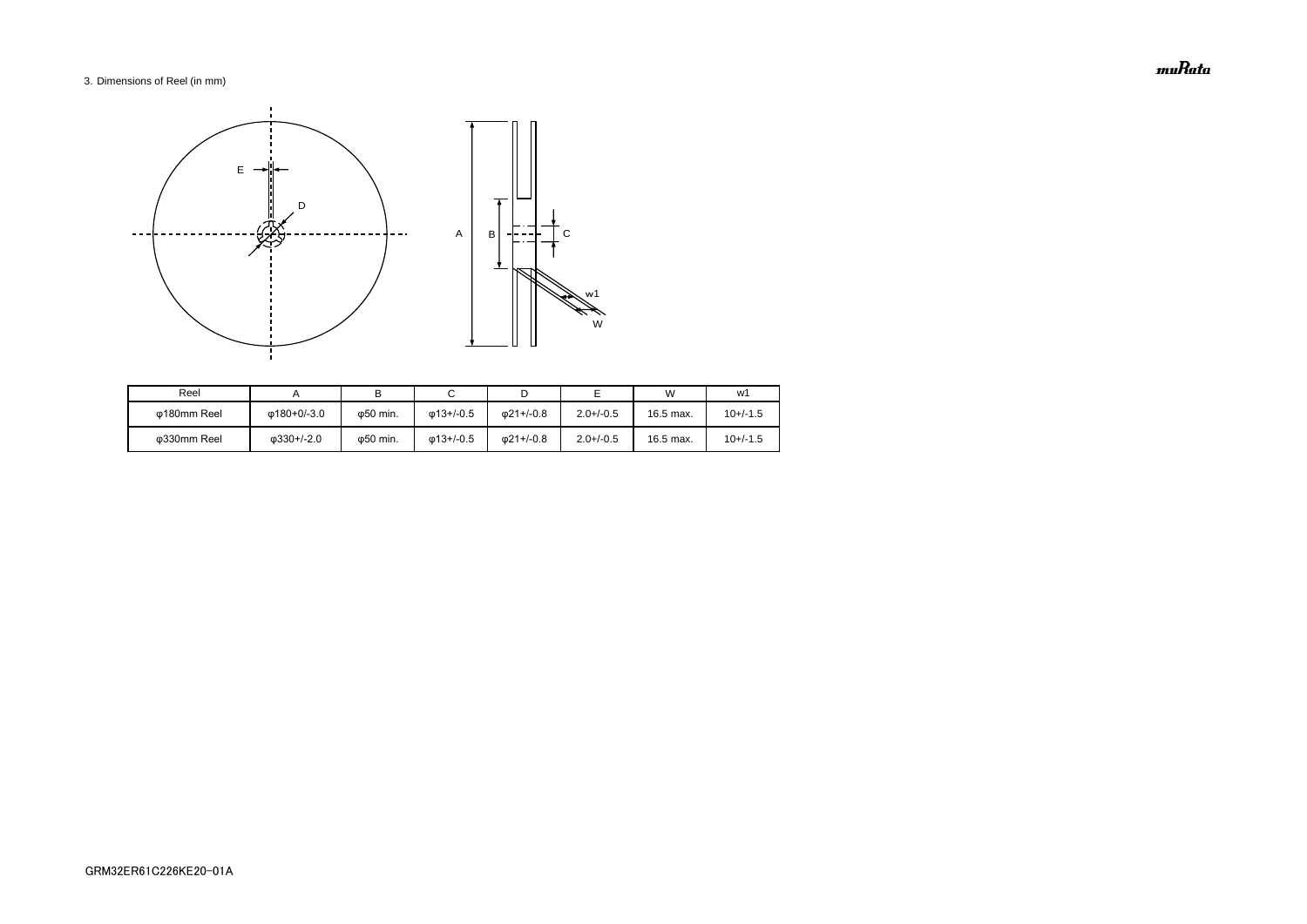4. Part of the leader and part of the vacant section are attached as follows. The sprocket holes are to the right as the tape is pulled toward the user.

- 5. Accumulate tolerance of sprocket holes pitch = +/-0.3mm/10 pitch
- 6. Chip in the tape is enclosed as shown in 2.Dimensions of Tape.
- 7. The top tape and carrier tape are not attached at the end of the tape for a minimum of 5 pitches.
- 8. There are no jointing for top tape and bottom tape.
- 9. There are no fuzz in the cavity.
- 10. Break down force of top tape : 5N min. Break down force of bottom tape : 5N min. (Only a bottom tape existence)
	- 11. Reel is made by resin and appeaser and dimension is shown in 3.Dimensions of Reel. There are possibly to change the material and dimension due to some impairment.
	- 12. Peeling off force : 0.1N to 0.6N in the direction as shown below.

165° to 180° Top tape  $\overline{\phantom{0}}$ 

13. Label that show the customer parts number, our parts number, our company name, inspection number and quantity, will be put in outside of reel.



muRata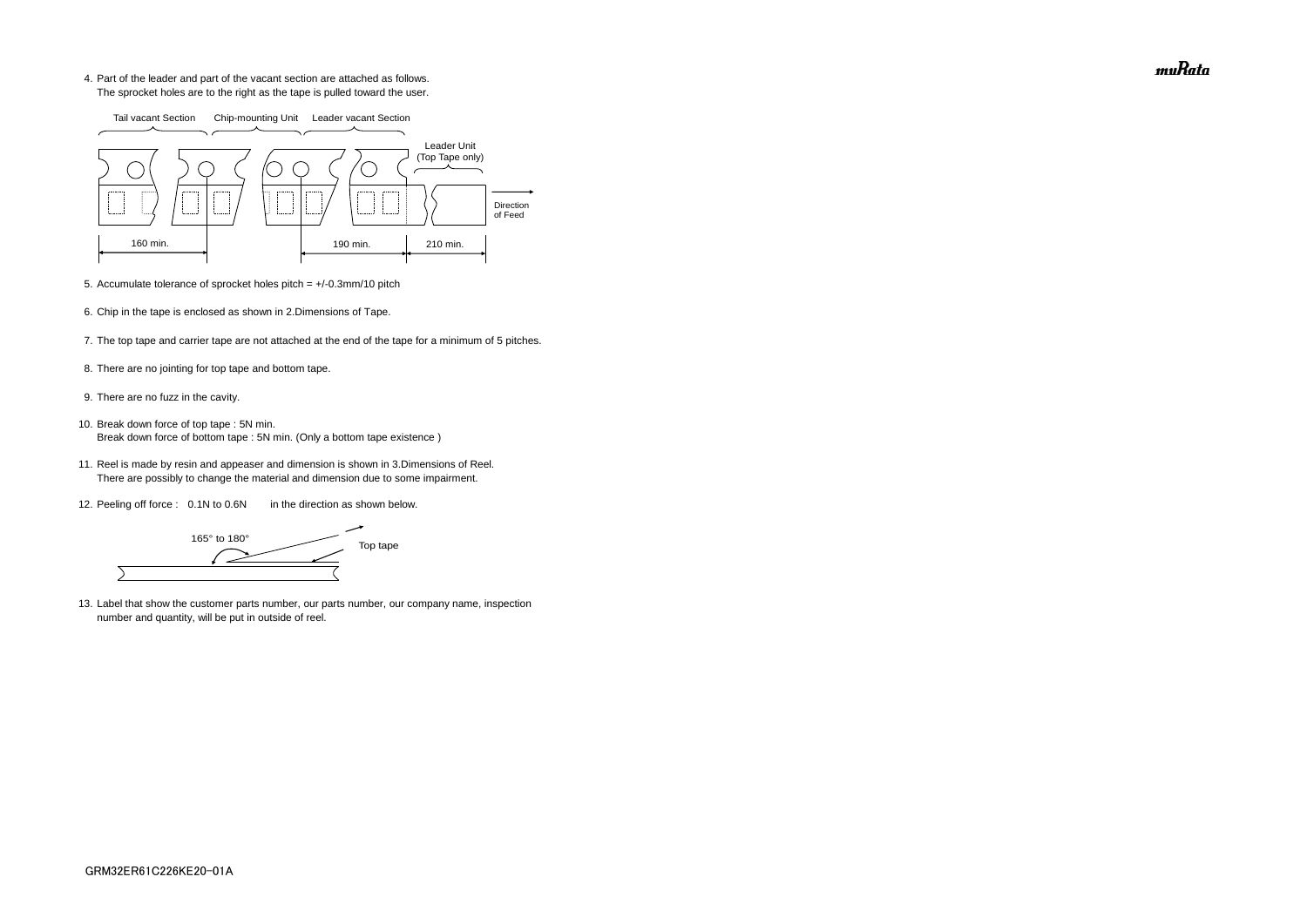Please contact us before using our products for the applications listed below which require especially high reliability for the prevention of defects which might directly cause damage to the third party's life, body or property.

 ①Aircraft equipment ②Aerospace equipment ③Undersea equipment ④Power plant control equipment ⑤Medical equipment ⑥Transportation equipment(vehicles,trains,ships,etc.) ⑦Traffic signal equipment ⑧Disaster prevention / crime prevention equipment ⑨Data-processing equipment ⑩Application of similar complexity and/or reliability requirements to the applications listed in the above.

# ■Storage and Operation condition

1. The performance of chip multilayer ceramic capacitors (henceforth just "capacitors") may be affected by the storage conditions. Please use them promptly after delivery.

1-1. Maintain appropriate storage for the capacitors using the following conditions: Room Temperature of 5℃ to 40℃ and a Relative Humidity of 20% to 70%.

 High temperature and humidity conditions and/or prolonged storage may cause deterioration of the packaging materials. If more than six months have elapsed since delivery, check packaging, mounting, etc. before use. In addition, this may cause oxidation of the electrodes. If more than one year has elapsed since delivery, also check the solderability before use.

- 1-2. Corrosive gas can react with the termination (external) electrodes or lead wires of capacitors, and result in poor solderability. Do not store the capacitors in an atmosphere consisting of corrosive gas (e.g.,hydrogen sulfide, sulfur dioxide, chlorine, ammonia gas etc.).
- 1-3. Due to moisture condensation caused by rapid humidity changes, or the photochemical change caused by direct sunlight on the terminal electrodes and/or the resin/epoxy coatings, the solderability and electrical performance may deteriorate. Do not store capacitors under direct sunlight or in high huimidity conditions.



# $\triangle$ Caution

# ■Limitation of Applications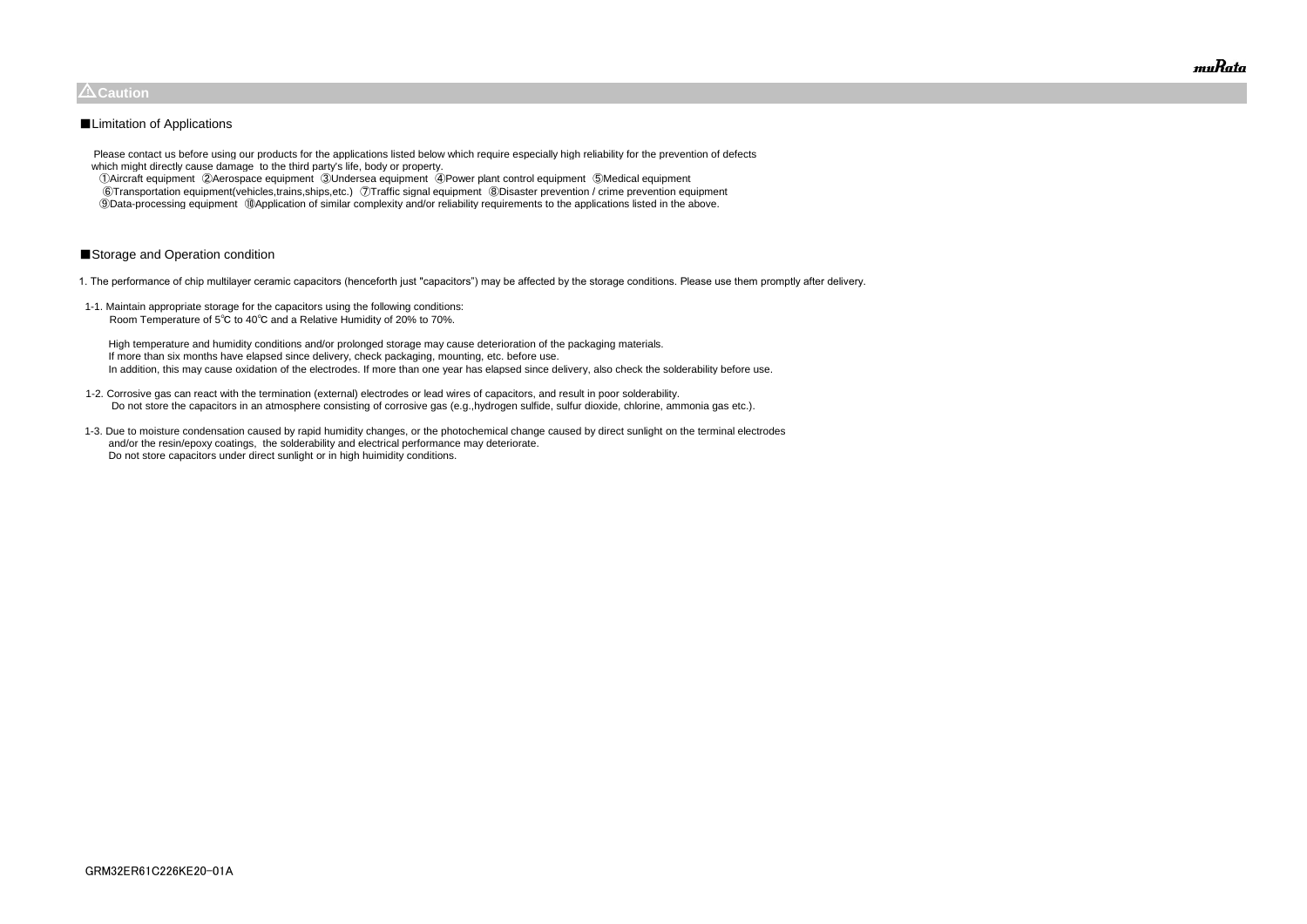# ■Rating

#### **1.Temperature Dependent Characteristics**

1. The electrical characteristics of the capacitor can change with temperature.

- 1-1. For capacitors having larger temperature dependency, the capacitance may change with temperature changes.
	- The following actions are recommended in order to ensure suitable capacitance values.
	- (1) Select a suitable capacitance for the operating temperature range.
	- (2) The capacitance may change within the rated temperature.

When you use a high dielectric constant type capacitor in a circuit that needs a tight (narrow) capacitance tolerance (e.g., a time-constant circuit), please carefully consider the temperature characteristics, and carefully confirm the various characteristics in actual use conditions and the actual system.

#### **2.Measurement of Capacitance**

1. Measure capacitance with the voltage and frequency specified in the product specifications.

- 1-1. The output voltage of the measuring equipment may decrease occasionally when capacitance is high. Please confirm whether a prescribed measured voltage is impressed to the capacitor.
- 1-2. The capacitance values of high dielectric constant type capacitors change depending on the AC voltage applied. Please consider the AC voltage characteristics when selecting a capacitor to be used in a AC circuit.

### **3.Applied Voltage**

1. Do not apply a voltage to the capacitor that exceeds the rated voltage as called out in the specifications.



- 1-1. Applied voltage between the terminals of a capacitor shall be less than or equal to the rated voltage.
	- (1) When AC voltage is superimposed on DC voltage, the zero-to-peak voltage shall not exceed the rated DC voltage. When AC voltage or pulse voltage is applied, the peak-to-peak voltage shall not exceed the rated DC voltage.
	- (2) Abnormal voltages (surge voltage, static electricity, pulse voltage, etc.) shall not exceed the rated DC voltage.



(E:Maximum possible applied voltage.)

1-2. Influence of over voltage

 Over voltage that is applied to the capacitor may result in an electrical short circuit caused by the breakdown of the internal dielectric layers. The time duration until breakdown depends on the applied voltage and the ambient temperature.

muRata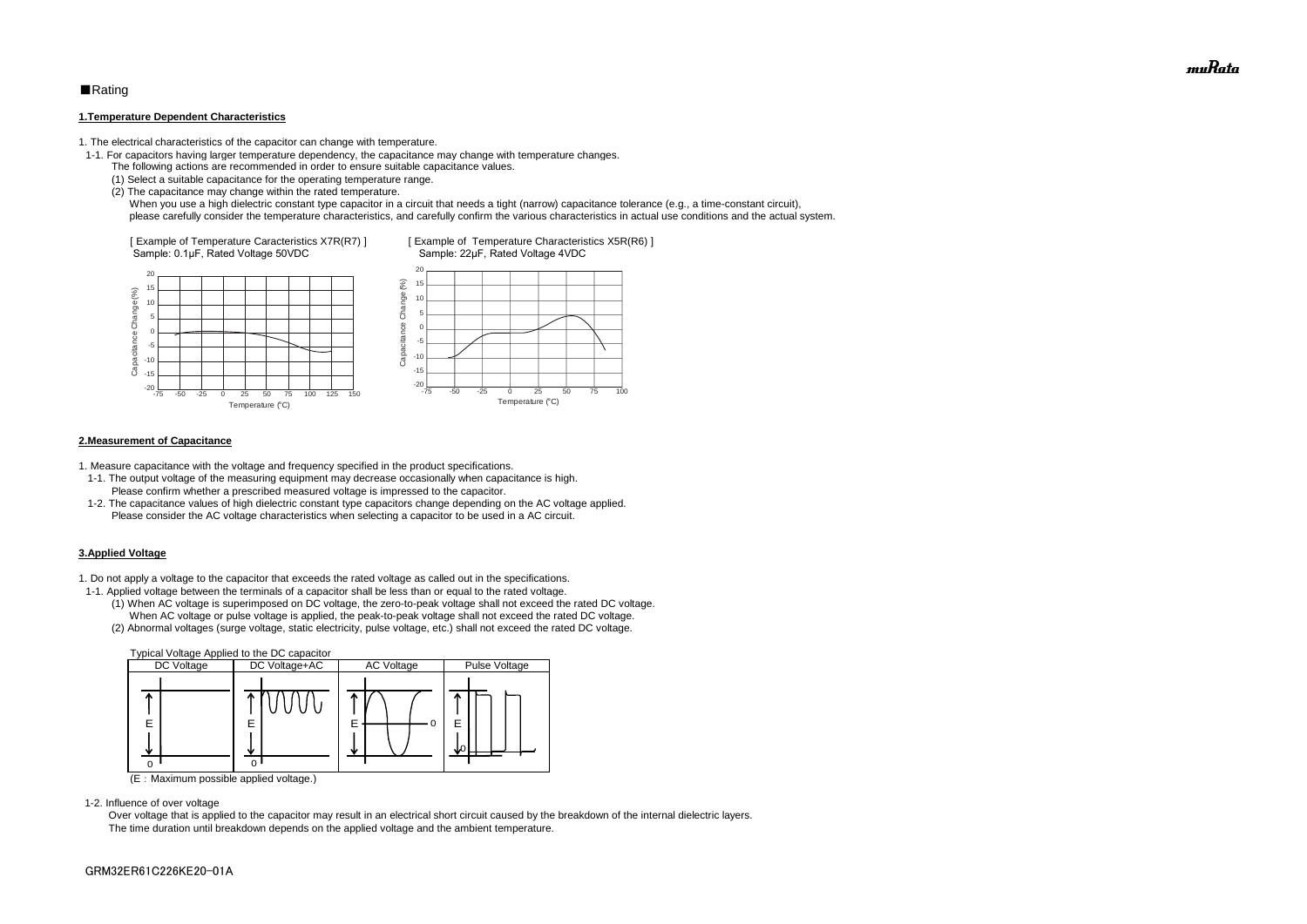#### **4.Type of Applied Voltage and Self-heating Temperature**

1.Confirm the operating conditions to make sure that no large current is flowing into the capacitor due to the continuous application of an AC voltage or pulse voltage.

 When a DC rated voltage product is used in an AC voltage circuit or a pulse voltage circuit, the AC current or pulse current will flow into the capacitor; therefore check the self-heating condition.

The load should be contained so that the self-heating of the capacitor body remains below 20°C, when measuring at an ambient temperature of 25°C.

Please confirm the surface temperature of the capacitor so that the temperature remains within the upper limits

of the operating temperature, including the rise in temperature due to self-heating.

When the capacitor is used with a high-frequency voltage or pulse voltage, heat may be generated by dielectric loss.

<Applicable to Rated Voltage of less than 100VDC>

#### **5. DC Voltage and AC Voltage Characteristic**

- 1. The capacitance value of a high dielectric constant type capacitor changes depending on the DC voltage applied. Please consider the DC voltage characteristics when a capacitor is selected for use in a DC circuit.
- 1-1. The capacitance of ceramic capacitors may change sharply depending on the applied voltage. (See figure) Please confirm the following in order to secure the capacitance.
	- (1) Determine whether the capacitance change caused by the applied voltage is within the allowed range.
	- (2) In the DC voltage characteristics, the rate of capacitance change becomes larger as voltage increases, even if the applied voltage is below the rated voltage.

 When a high dielectric constant type capacitor is used in a circuit that requires a tight (narrow) capacitance tolerance (e.g., a time constant circuit), please carefully consider the voltage characteristics, and confirm the various characteristics in the actual operating conditions of the system.

2. The capacitance values of high dielectric constant type capacitors changes depending on the AC voltage applied. Please consider the AC voltage characteristics when selecting a capacitor to be used in a AC circuit.









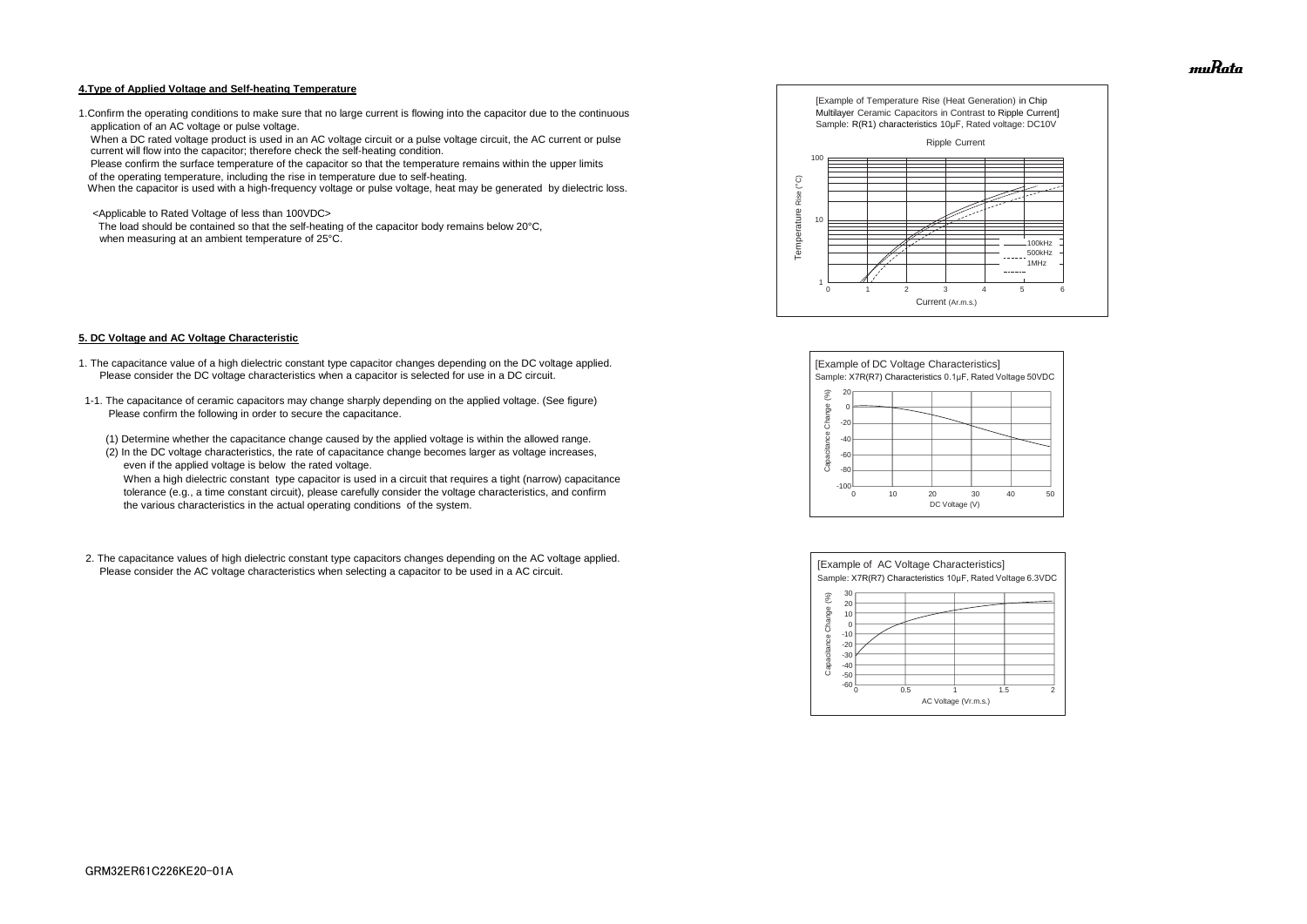### **6. Capacitance Aging**



1. The high dielectric constant type capacitors have an Aging characteristic in which the capacitance value decreases with the passage of time.

 When you use a high dielectric constant type capacitors in a circuit that needs a tight (narrow) capacitance tolerance (e.g., a time-constant circuit), please carefully consider the characteristics of these capacitors, such as their aging, voltage, and temperature characteristics. In addition, check capacitors using your actual appliances at the intended environment and operating conditions.

#### **7.Vibration and Shock**

- 1. Please confirm the kind of vibration and/or shock, its condition, and any generation of resonance. Please mount the capacitor so as not to generate resonance, and do not allow any impact on the terminals.
- 2. Mechanical shock due to being dropped may cause damage or a crack in the dielectric material of the capacitor. Do not use a dropped capacitor because the quality and reliability may be deteriorated.
- 3. When printed circuit boards are piled up or handled, the corner of another printed circuit board should not be allowed to hit the capacitor in order to avoid a crack or other damage to the capacitor.





muRata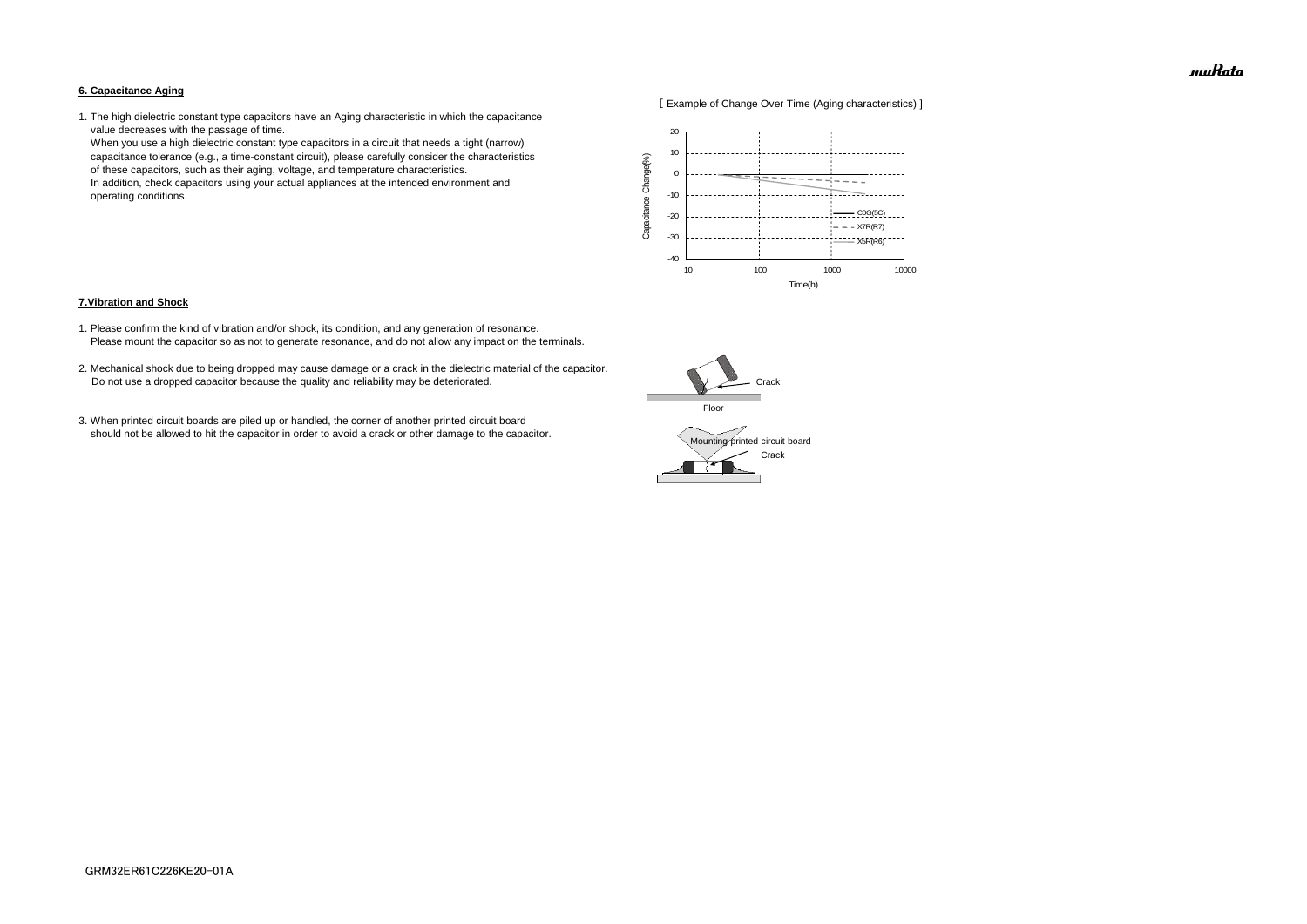# ■Soldering and Mounting

### **1.Mounting Position**

- 1. Confirm the best mounting position and direction that minimizes the stress imposed on the capacitor during flexing or bending the printed circuit board. 1-1.Choose a mounting position that minimizes the stress imposed on the chip during flexing or bending of the board.
	- [ Component Direction ]

Locate chip horizontal to the direction in which stress acts.

(Bad Example) (Good Example)

[ Chip Mounting Close to Board Separation Point ]

\*1 A > D is valid when stress is added vertically to the perforation as with Hand Separation. If a Cutting Disc is used, stress will be diagonal to the PCB, therefore  $A > D$  is invalid.

It is effective to implement the following measures, to reduce stress in separating the board.

It is best to implement all of the following three measures; however, implement as many measures as possible to reduce stress.

When a capacitor is mounted near a screw hole, it may be affected by the board deflection that occurs during the tightening of the screw. Mount the capacitor in a position as far away from the screw holes as possible.

#### [ Mounting Capacitors Near Screw Holes ]

#### **2.Information before Mounting**

| <b>Contents of Measures</b>                                                                | <b>Stress Level</b> |
|--------------------------------------------------------------------------------------------|---------------------|
| (1) Turn the mounting direction of the component parallel to the board separation surface. | $A > D^*1$          |
| (2) Add slits in the board separation part.                                                | A > B               |
| (3) Keep the mounting position of the component away from the board separation surface.    | A > C               |

- 1. Do not re-use capacitors that were removed from the equipment.
- 2. Confirm capacitance characteristics under actual applied voltage.
- 3. Confirm the mechanical stress under actual process and equipment use.
- 4. Confirm the rated capacitance, rated voltage and other electrical characteristics before assembly.
- 5. Prior to use, confirm the solderability of capacitors that were in long-term storage.
- 6. Prior to measuring capacitance, carry out a heat treatment for capacitors that were in long-term storage.
- 7.The use of Sn-Zn based solder will deteriorate the reliability of the MLCC.

Please contact our sales representative or product engineers on the use of Sn-Zn based solder in advance.





muRata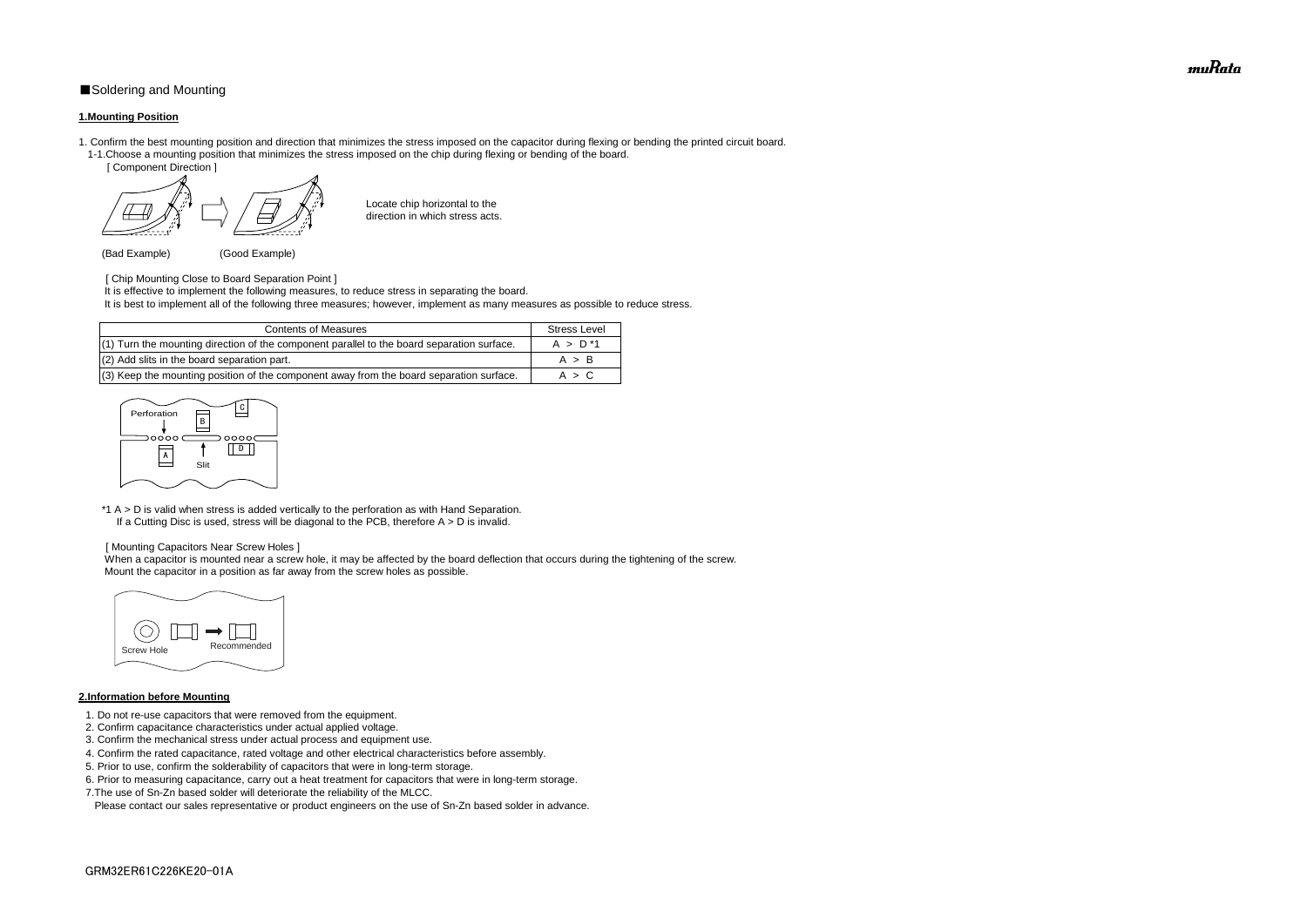#### **3.Maintenance of the Mounting (pick and place) Machine**

- 1. Make sure that the following excessive forces are not applied to the capacitors.
	- Check the mounting in the actual device under actual use conditions ahead of time.
- 1-1. In mounting the capacitors on the printed circuit board, any bending force against them shall be kept to a minimum to prevent them from any damage or cracking. Please take into account the following precautions and recommendations for use in your process.
	- (1) Adjust the lowest position of the pickup nozzle so as not to bend the printed circuit board.

2. Dirt particles and dust accumulated in the suction nozzle and suction mechanism prevent the nozzle from moving smoothly. This creates excessive force on the capacitor during mounting, causing cracked chips. Also, the locating claw, when worn out, imposes uneven forces on the chip when positioning, causing cracked chips. The suction nozzle and the locating claw must be maintained, checked and replaced periodically.



muRata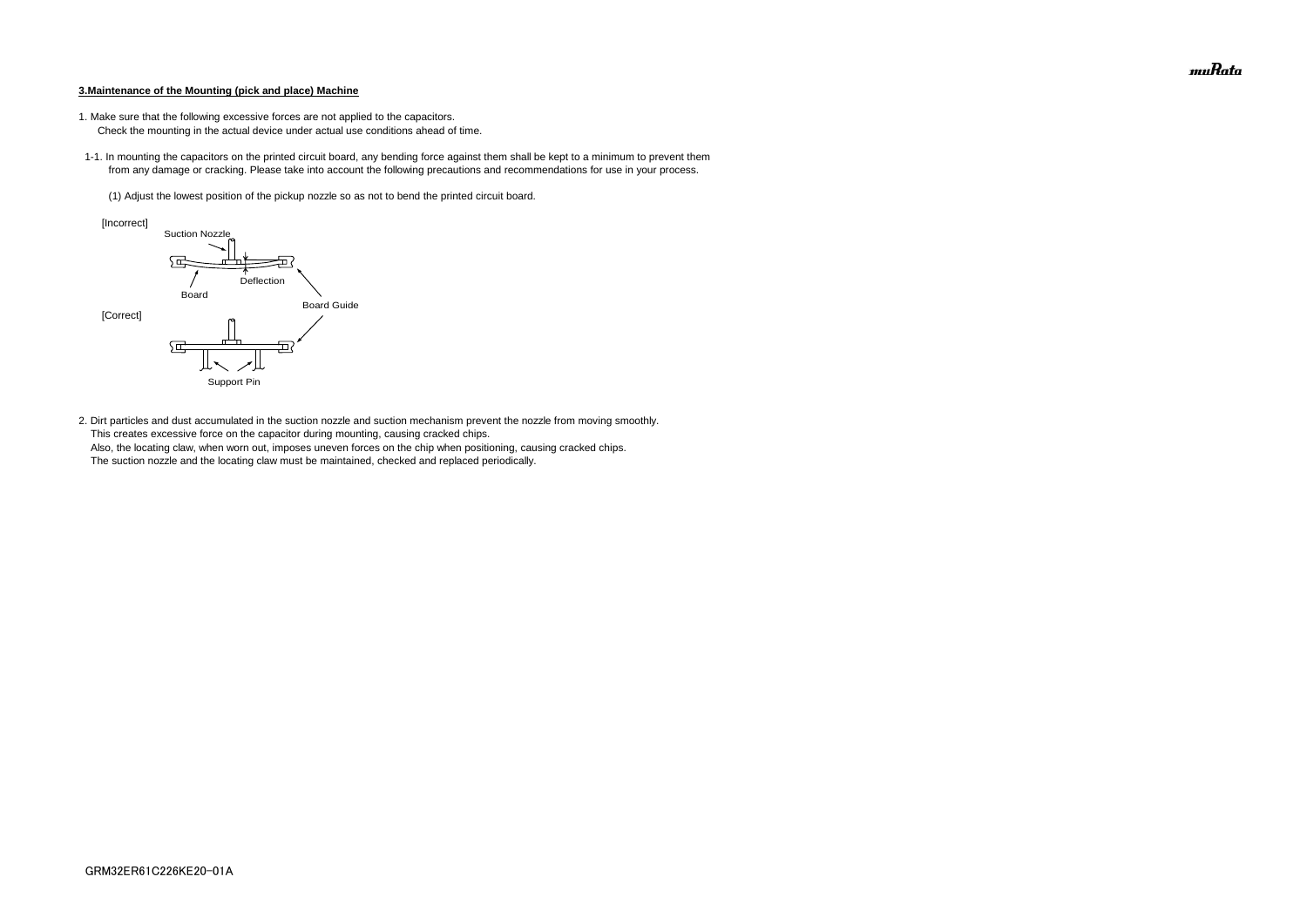#### **4-1.Reflow Soldering**

1. When sudden heat is applied to the components, the mechanical strength of the components will [Standard Conditions for Reflow Soldering] decrease because a sudden temperature change causes deformation inside the components. In order to prevent mechanical damage to the components, preheating is required for both the components and the PCB.

Preheating conditions are shown in table 1.

 It is required to keep the temperature differential between the solder and the components surface (ΔT) as small as possible.

2. When components are immersed in solvent after mounting, be sure to maintain the temperature difference (ΔT) between the component and the solvent within the range shown in the table 1.

#### Recommended Conditions

3. When a capacitor is mounted at a temperature lower than the peak reflow temperature recommended by the solder manufacturer, the following quality problems can occur. Consider factors such as the placement of peripheral components and the reflow temperature setting to prevent the capacitor's reflow temperature from dropping below the peak temperature specified. Be sure to evaluate the mounting situation beforehand and verify that none of the following problems occur.



In the case of repeated soldering, the accumulated Lead Free Solder: Sn-3.0Ag-0.5Cu soldering time must be within the range shown above.

 ・Drop in solder wettability ・Solder voids ・Possible occurrence of whiskering ・Drop in bonding strength ・Drop in self-alignment properties ・Possible occurrence of tombstones and/or shifting on the land patterns of the circuit board

| Table 1       |                                |                              |
|---------------|--------------------------------|------------------------------|
| <b>Series</b> | Chip Dimension(L/W) Code       | Temperature Differential     |
| <b>GRM</b>    | 01/02/MD/03/15/<br>18/JN/21/31 | $\Delta T \leq 190^{\circ}C$ |
| GRM           | 32/43/55                       | $\Delta T \leq 130^{\circ}C$ |

#### 4. Optimum Solder Amount for Reflow Soldering

4-1. Overly thick application of solder paste results in a excessive solder fillet height. This makes the chip more susceptible to mechanical and thermal stress on the board and may cause the chips to crack.

- 4-2. Too little solder paste results in a lack of adhesive strength on the termination, which may result in chips breaking loose from the PCB.
- 4-3. Please confirm that solder has been applied smoothly to the termination.

Make sure not to impose any abnormal mechanical shocks to the PCB.

|                  | Lead Free Solder       |
|------------------|------------------------|
| Peak Temperature | 240 to $260^{\circ}$ C |
| Atmosphere       | Air or $N_2$           |



#### Inverting the PCB



[Allowable Reflow Soldering Temperature and Time]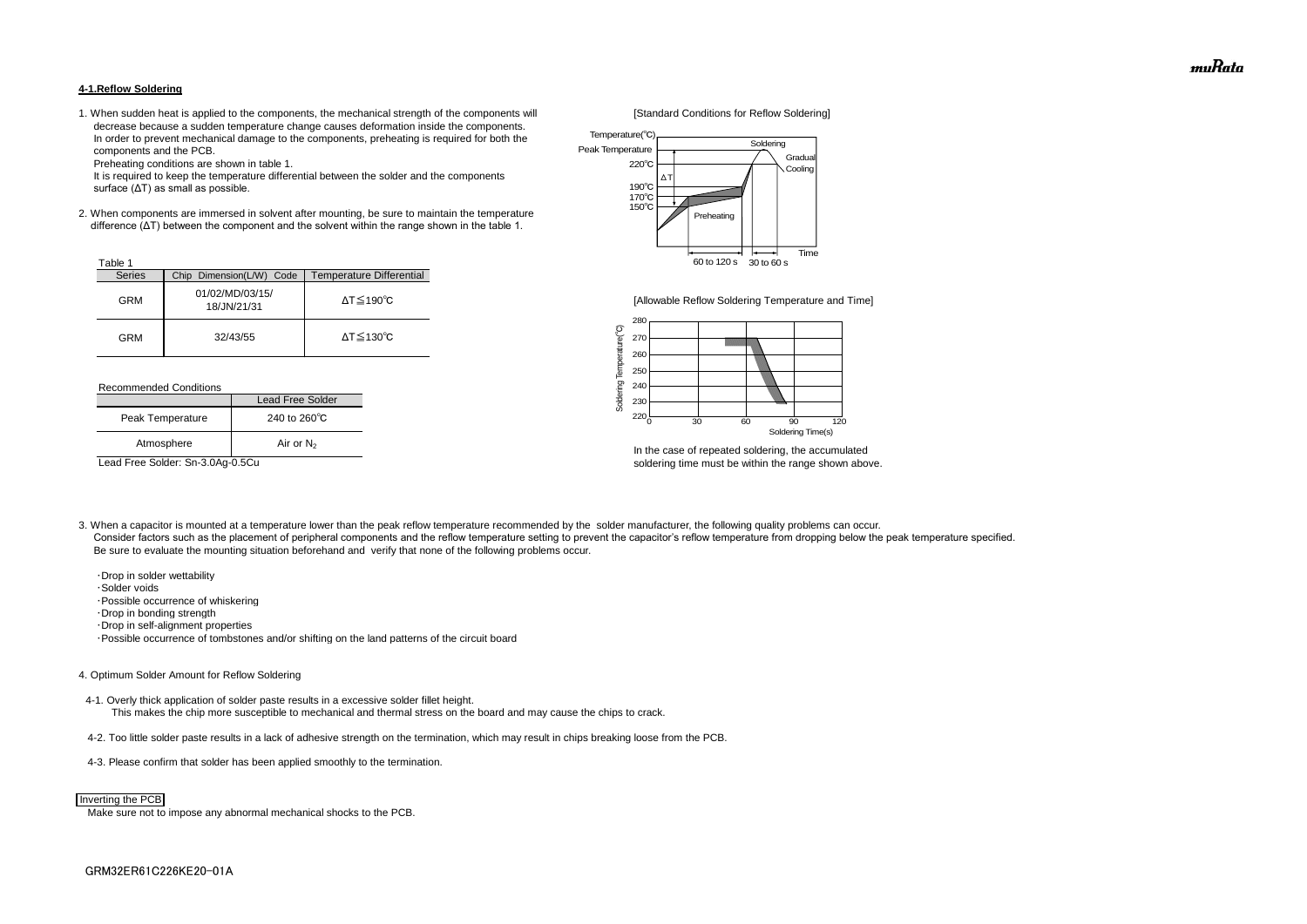### **4-2.Flow Soldering**

1. Do not apply flow soldering to chips not listed in Table 2. [Standard Conditions for Flow Soldering]

Table 2

2. When sudden heat is applied to the components, the mechanical strength of the components will decrease because a sudden temperature change causes deformation inside the components. In order to prevent mechanical damage to the components, preheating is required for both of the components and the PCB.

It is required to keep the temperature differential between the solder and the components surface [Allowable Flow Soldering Temperature and Time] (ΔT) as low as possible.

Preheating conditions are shown in table 2.

- 3. Excessively long soldering time or high soldering temperature can result in leaching of the terminations, causing poor adhesion or a reduction in capacitance value due to loss of contact between the inner electrodes and terminations.
- 4. When components are immersed in solvent after mounting, be sure to maintain the temperature differential (ΔT) between the component and solvent within the range shown in the table 2.

| <b>Series</b> | Chip Dimension(L/W) Code | Temperature Differential |
|---------------|--------------------------|--------------------------|
| GRM           | 18/21/31                 | ΔT≦150℃                  |

#### Recommended Conditions

Lead Free Solder: Sn-3.0Ag-0.5Cu

#### 5. Optimum Solder Amount for Flow Soldering

 5-1. The top of the solder fillet should be lower than the thickness of the components. If the solder amount is excessive, the risk of cracking is higher during board bending or any other stressful condition.



In the case of repeated soldering, the accumulated soldering time must be within the range shown above.

|                                    | <b>Lead Free Solder</b> |
|------------------------------------|-------------------------|
| <b>Preheating Peak Temperature</b> | 100 to 120 $\degree$ C  |
| Soldering Peak Temperature         | 250 to $260^{\circ}$ C  |
| Atmosphere                         | Air or $N_2$            |





muRata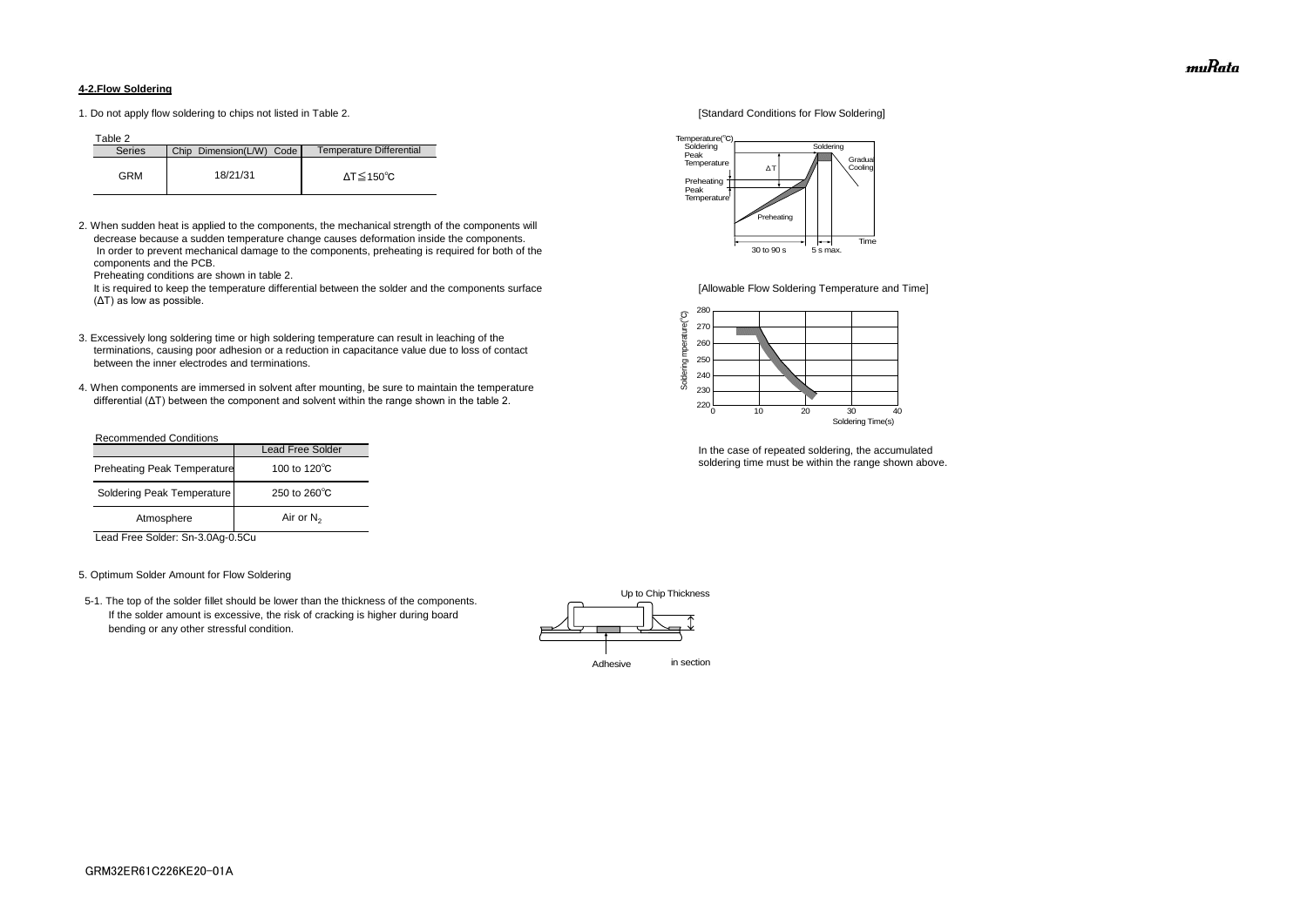#### **4-3.Correction of Soldered Portion**

When sudden heat is applied to the capacitor, distortion caused by the large temperature difference occurs internally, and can be the cause of cracks. Capacitors also tend to be affected by mechanical and thermal stress depending on the board preheating temperature or the soldering fillet shape, and can be the cause of cracks. Please refer to "1. PCB Design" or "3. Optimum solder amount" for the solder amount and the fillet shapes.

#### 1. Correction with a Soldering Iron

- 1-1. In order to reduce damage to the capacitor, be sure to preheat the capacitor and the mounting board.
- Preheat to the temperature range shown in Table 3. A hot plate, hot air type preheater, etc. can be used for preheating. 1-2. After soldering, do not allow the component/PCB to cool down rapidly.
- 1-3. Perform the corrections with a soldering iron as quickly as possible. If the soldering iron is applied too long, there is a possibility of causing solder leaching on the terminal electrodes, which will cause deterioration of the adhesive strength and other problems.

Lead Free Solder: Sn-3.0Ag-0.5Cu

\* Please manage Δ T in the temperature of soldering iron and the preheating temperature.

2. Correction with Spot Heater

 Compared to local heating with a soldering iron, hot air heating by a spot heater heats the overall component and board, therefore, it tends to lessen the thermal shock. In the case of a high density mounted board, a spot heater can also prevent concerns of the soldering iron making direct contact with the component.

- 3-2. A soldering iron with a tip of ø3mm or smaller should be used. In section
	- It is also necessary to keep the soldering iron from touching the components during the re-work.
- 3-3. Solder wire with ø0.5mm or smaller is required for soldering.



- 2-1. If the distance from the hot air outlet of the spot heater to the component is too close, cracks may occur due to thermal shock. To prevent this problem, follow the conditions shown in Table 4.
- 2-2. In order to create an appropriate solder fillet shape, it is recommended that hot air be applied at the angle shown in Figure 1.

| Table 3 |                                    |                                      |                           |                                         |            |
|---------|------------------------------------|--------------------------------------|---------------------------|-----------------------------------------|------------|
| Series  | Chip<br>Dimension<br>(L/W)<br>Code | Temperature of<br>Soldering Iron Tip | Preheating<br>Temperature | Temperature<br>$Differential(\Delta T)$ | Atmosphere |
| GRM     | 03/15/18/JN/21/31                  | $350^{\circ}$ C max.                 | $150^{\circ}$ C min.      | $\Delta T \leq 190^{\circ}C$            | Air        |
| GRM     | 32/43/55                           | $280^{\circ}$ C max.                 | $150^{\circ}$ C min.      | $\Delta T \leq 130^{\circ}C$            | Air        |

- 3. Optimum solder amount when re-working with a soldering iron
- 3-1. If the solder amount is excessive, the risk of cracking is higher during board bending or any other stressful condition. Too little solder amount results in a lack of adhesive strength on the termination, which may result in chips breaking loose from the PCB. Please confirm that solder has been applied smoothly is and rising to the end surface of the chip.

| Table 4                                      |                                  |
|----------------------------------------------|----------------------------------|
| Distance                                     | 5mm or more                      |
| Hot Air Application angle                    | 45° *Figure 1                    |
| Hot Air Temperature Nozzle Outlet 400°C max. |                                  |
| <b>Application Time</b>                      | Less than 10 s                   |
|                                              | (3216M / 1206 size or smaller)   |
|                                              | Less than 30 s                   |
|                                              | (3225M / 1210 size or larger)    |
|                                              | (3216M, 3225M: Metric size code) |





muRata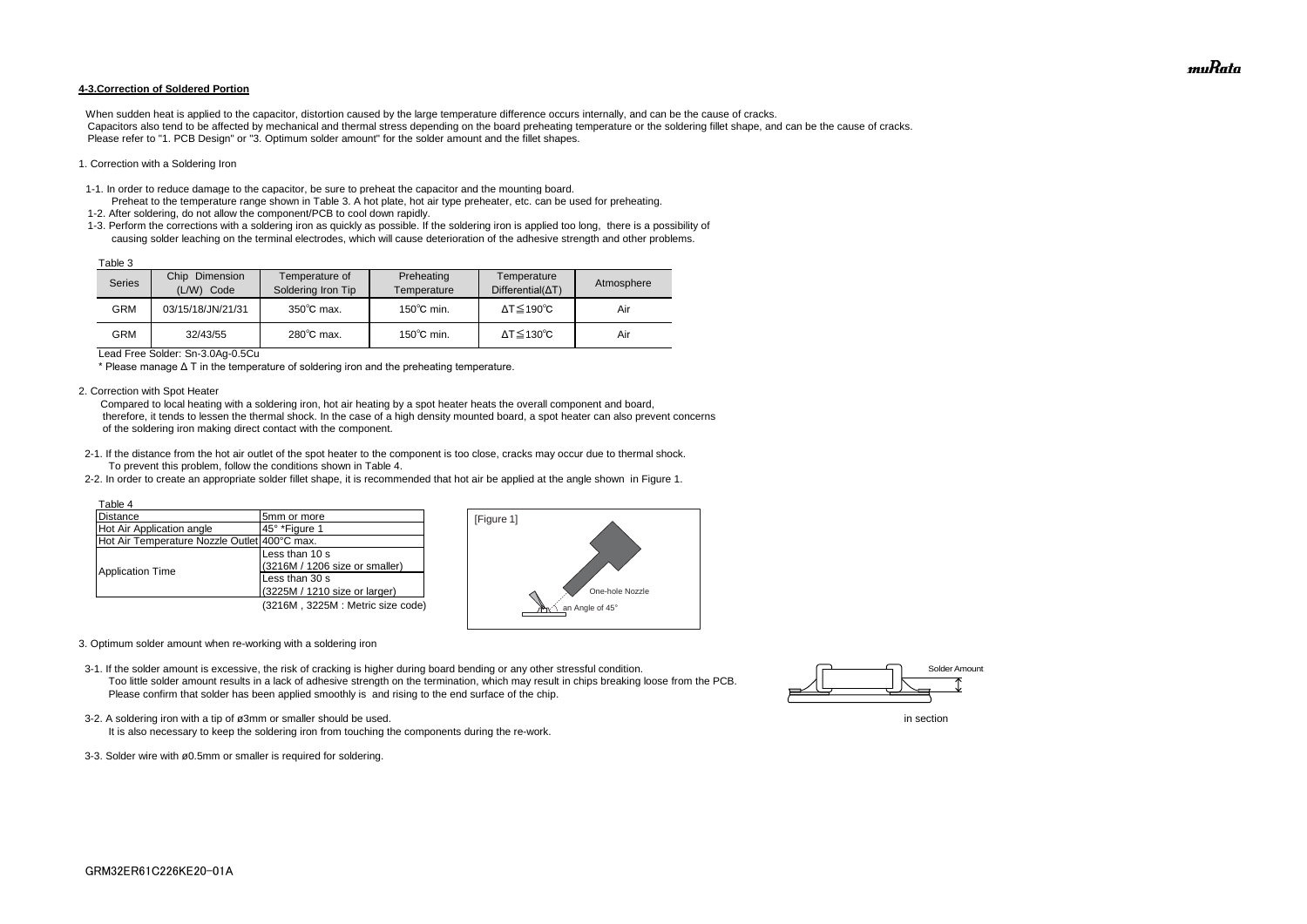# **5.Washing**

 Excessive ultrasonic oscillation during cleaning can cause the PCBs to resonate, resulting in cracked chips or broken solder joints. Before starting your production process, test your cleaning equipment / process to insur eit does not degrade the capacitors.

#### **6.Electrical Test on Printed Circuit Board**

- 1. Confirm position of the support pin or specific jig, when inspecting the electrical performance of a capacitor after mounting on the printed circuit board.
- 1-1. Avoid bending the printed circuit board by the pressure of a test-probe, etc. The thrusting force of the test probe can flex the PCB, resulting in cracked chips or open solder joints. Provide support pins on the back side of the PCB to prevent warping or flexing. Install support pins as close to the test-probe as possible.
- 1-2. Avoid vibration of the board by shock when a test -probe contacts a printed circuit board.

[Not Recommended] [Recommended]





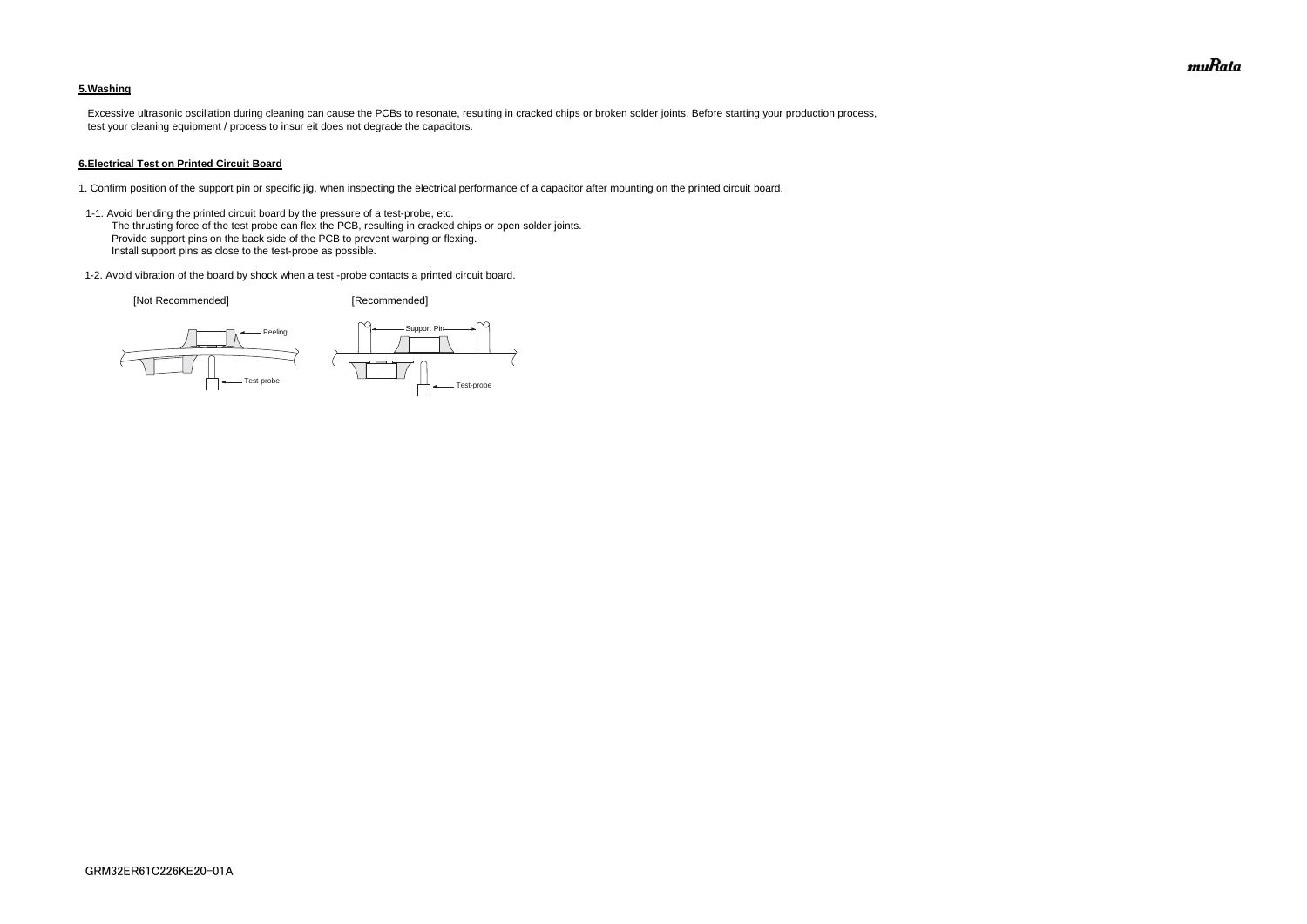#### **7.Printed Circuit Board Cropping**

- 1. After mounting a capacitor on a printed circuit board, do not apply any stress to the capacitor that caused bending or twisting the board.
- 1-1. In cropping the board, the stress as shown may cause the capacitor to crack. Cracked capacitors may cause deterioration of the insulation resistance, and result in a short. Avoid this type of stress to a capacitor.



2. Check the cropping method for the printed circuit board in advance.

2-1. Printed circuit board cropping shall be carried out by using a jig or an apparatus (Disc separator, router type separator, etc.) to prevent the mechanical stress that can occur to the board.

 \* When a board separation jig or disc separator is used, if the following precautions are not observed, a large board deflection stress will occur and the capacitors may crack. Use router type separator if at all possible.

#### (1) Example of a suitable jig

[In the case of Single-side Mounting]

An outline of the board separation jig is shown as follows.

Recommended example:

 Stress on the component mounting position can be minimized by holding the portion close to the jig, and bend in the direction towards the side where the capacitors are mounted. Not recommended example: The risk of cracks occurring in the capacitors increases due to large stress being applied to the component mounting position, if the portion away from the jig is held and bent in thedirection opposite the side where the capacitors are mounted.

[In the case of Double-sided Mounting]

 Since components are mounted on both sides of the board, the risk of cracks occurring can not be avoided with the above method. Therefore, implement the following measures to prevent stress from being applied to the components.

#### (Measures)

(1) Consider introducing a router type separator.

If it is difficult to introduce a router type separator, implement the following measures. (Refer to item 1. Mounting Position)

(2) Mount the components parallel to the board separation surface.

(3) When mounting components near the board separation point, add slits in the separation position near the component.



(4) Keep the mounting position of the components away from the board separation point.

| <b>Board Separation Method</b> | Hand Separation                                                                       | 1) Board Separation Jig                                             | <b>Board Separation Apparatus</b>                                                                              |                          |  |
|--------------------------------|---------------------------------------------------------------------------------------|---------------------------------------------------------------------|----------------------------------------------------------------------------------------------------------------|--------------------------|--|
|                                | Nipper Separation                                                                     |                                                                     | 2) Disc Separator                                                                                              | 3) Router Type Separator |  |
| Level of stress on board       | High                                                                                  | Medium                                                              | Medium                                                                                                         | Low                      |  |
| Recommended                    |                                                                                       | Δ*                                                                  | Δ*                                                                                                             |                          |  |
| <b>Notes</b>                   | Hand and nipper<br>separation apply a high<br>level of stress.<br>Use another method. | · Board handling<br>Board bending direction<br>Layout of capacitors | · Board handling<br>Layout of slits<br>Design of V groove<br>Arrangement of blades<br>. Controlling blade life | Board handling           |  |

muRata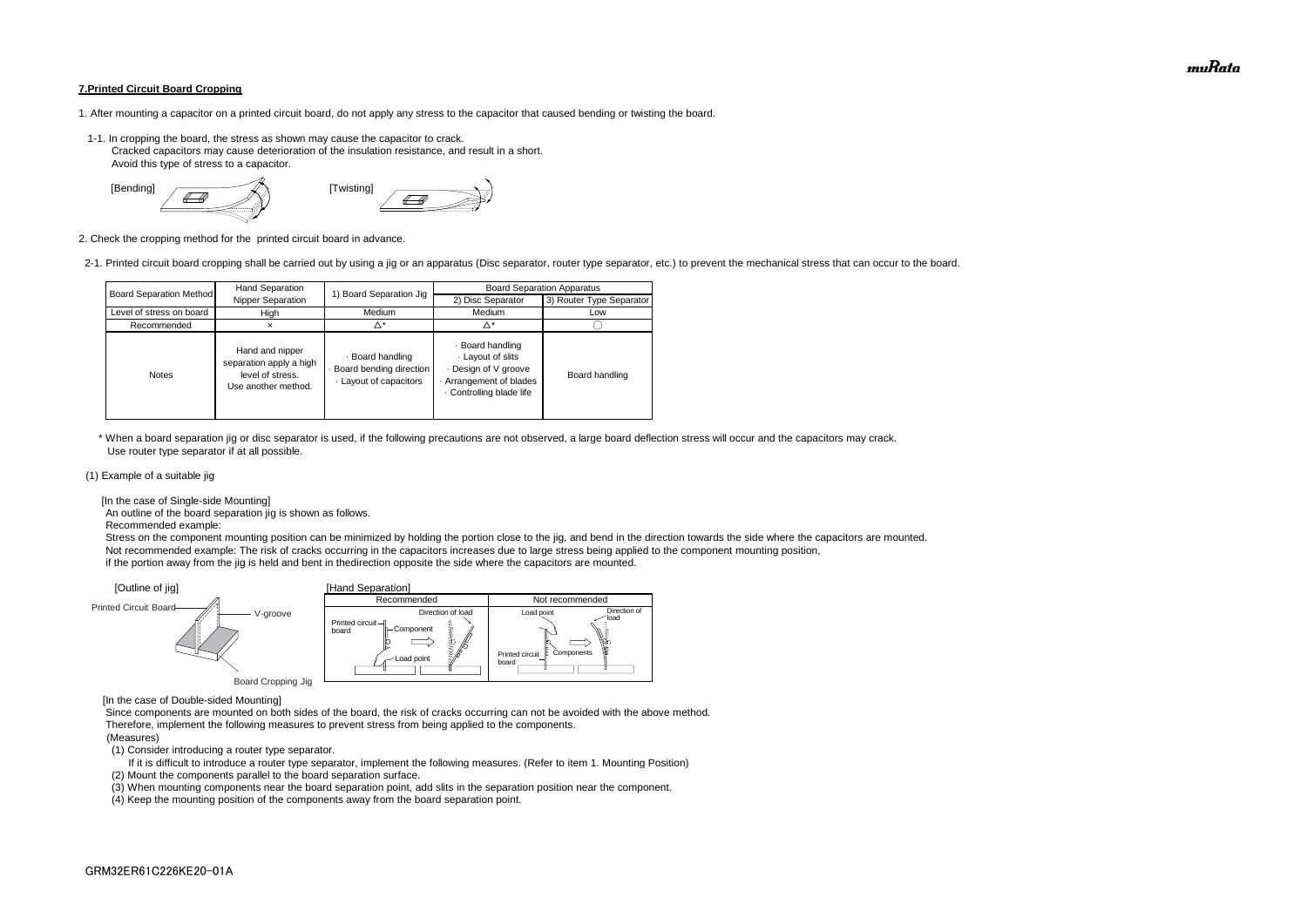#### (2) Example of a Disc Separator

- An outline of a disc separator is shown as follows. As shown in the Principle of Operation, the top blade and bottom blade are aligned with the V-grooves on the printed circuit board to separate the board. In the following case, board deflection stress will be applied and cause cracks in the capacitors.
- (1) When the adjustment of the top and bottom blades are misaligned, such as deviating in the top-bottom, left-right or front-rear directions
- (2) The angle of the V groove is too low, depth of the V groove is too shallow, or the V groove is misaligned top-bottom
- IF V groove is too deep, it is possible to brake when you handle and carry it. Carefully design depth of the V groove with consideration about strength of material of the printed circuit board.

[ Disc Separator ]

(3) Example of Router Type Separator

The router type separator performs cutting by a router rotating at a high speed.





 Since the board does not bend in the cutting process, stress on the board can be suppressed during board separation. When attaching or removing boards to/from the router type separator, carefully handle the boards to prevent bending.

| V-groove Design ]<br>Example of Recommended | Not Recommended         |                                                  |  |  |  |  |  |
|---------------------------------------------|-------------------------|--------------------------------------------------|--|--|--|--|--|
| V-groove Design                             | Left-right Misalignment | Low-Angle<br>Depth too Shallow<br>Depth too Deep |  |  |  |  |  |
|                                             |                         |                                                  |  |  |  |  |  |

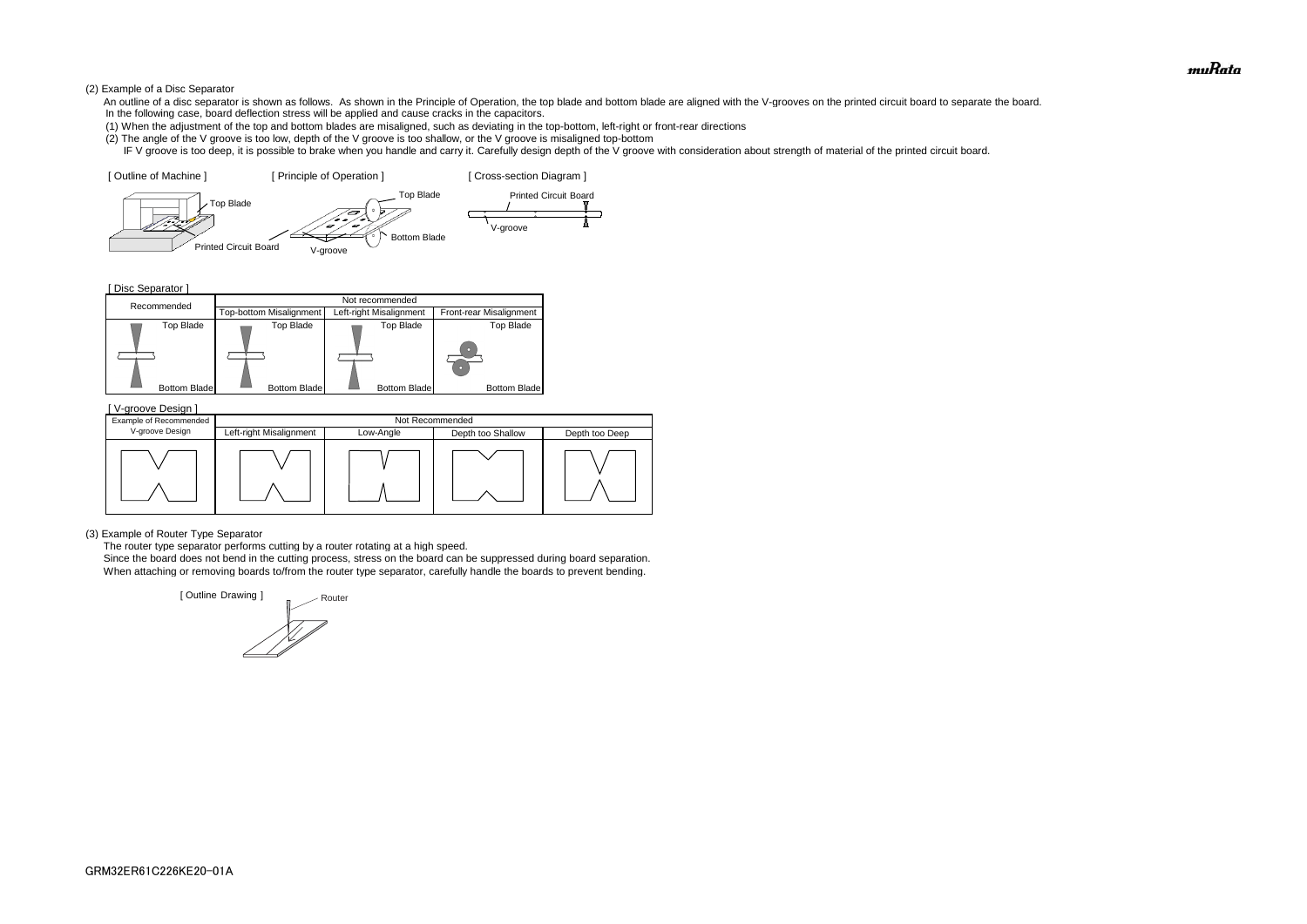#### **8. Assembly**

#### 1. Handling

 If a board mounted with capacitors is held with one hand, the board may bend. Firmly hold the edges of the board with both hands when handling. If a board mounted with capacitors is dropped, cracks may occur in the capacitors. Do not use dropped boards, as there is a possibility that the quality of the capacitors may be impaired.

#### 2. Attachment of Other Components

#### 2-1. Mounting of Other Components

Pay attention to the following items, when mounting other components on the back side of the board after capacitors have been mounted on the opposite side.

When the bottom dead point of the suction nozzle is set too low, board deflection stress may be applied to the capacitors on the back side (bottom side), and cracks may occur in the capacitors. · After the board is straightened, set the bottom dead point of the nozzle on the upper surface of the board.

· Periodically check and adjust the bottom dead point.

#### 2-2. Inserting Components with Leads into Boards

 When inserting components (transformers, IC, etc.) into boards, bending the board may cause cracks in the capacitors or cracks in the solder. Pay attention to the following.

- · Increase the size of the holes to insert the leads, to reduce the stress on the board during insertion.
- · Fix the board with support pins or a dedicated jig before insertion.
- · Support below the board so that the board does not bend. When using support pins on the board, periodically confirm that there is no difference in the height of each support pin.

2-3. Attaching/Removing Sockets and/or Connectors

Insertion and removal of sockets and connectors, etc., might cause the board to bend.

Please insure that the board does not warp during insertion and removal of sockets and connectors, etc., or the bending may damage mounted components on the board.

#### 2-4. Tightening Screws

The board may be bent, when tightening screws, etc. during the attachment of the board to a shield or chassis.

Pay attention to the following items before performing the work.

· Plan the work to prevent the board from bending.

· Use a torque screwdriver, to prevent over-tightening of the screws.

· The board may bend after mounting by reflow soldering, etc. Please note, as stress may be applied to the chips by forcibly flattening the board when tightening the screws.









muRata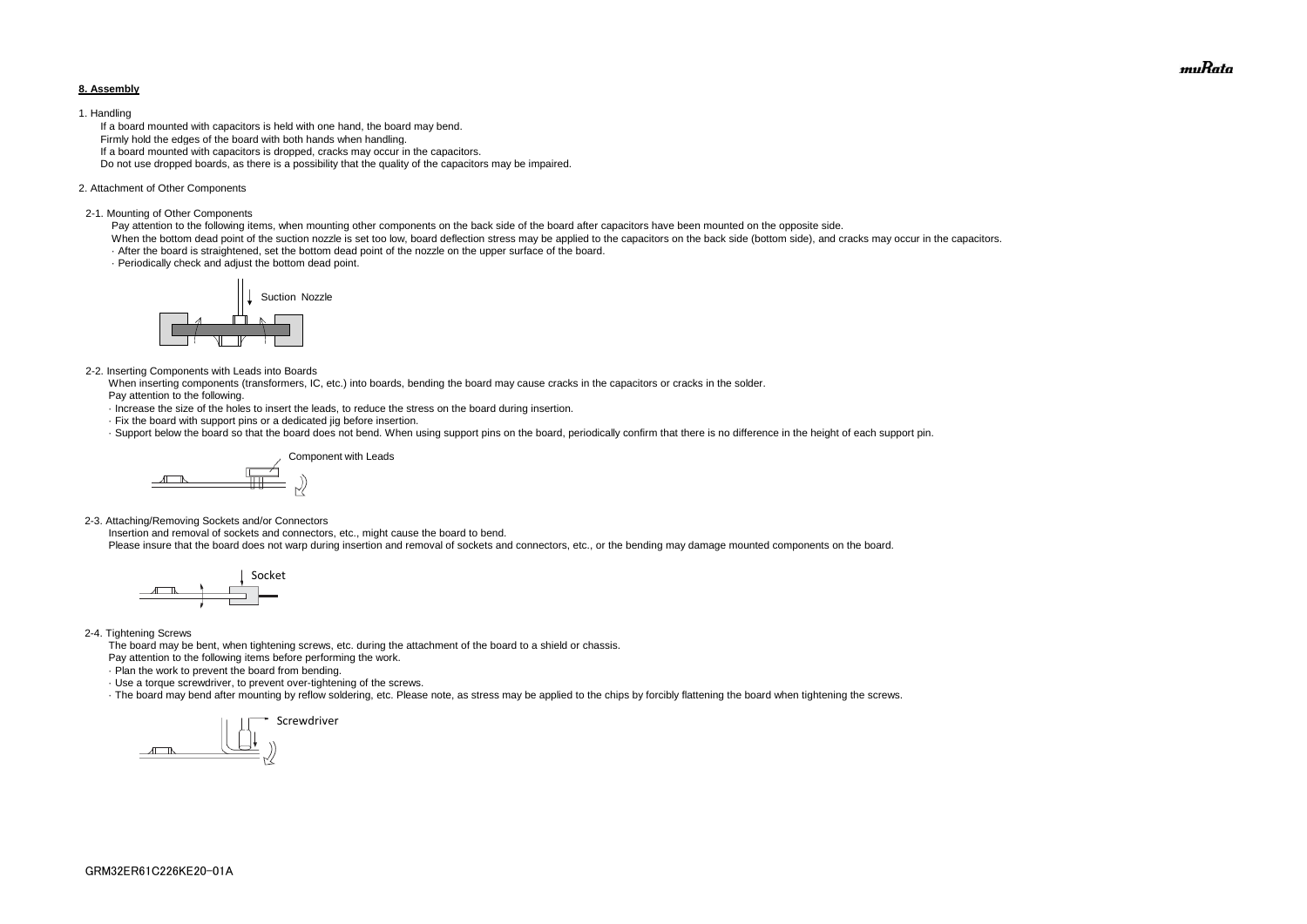# ■ Others

#### **1. Under Operation of Equipment**

- 1-1. Do not touch a capacitor directly with bare hands during operation in order to avoid the danger of an electric shock.
- 1-2. Do not allow the terminals of a capacitor to come in contact with any conductive objects (short-circuit). Do not expose a capacitor to a conductive liquid, inducing any acid or alkali solutions.
- 1-3. Confirm the environment in which the equipment will operate is under the specified conditions.
	- Do not use the equipment under the following environments.
	- (1) Being spattered with water or oil.
	- (2) Being exposed to direct sunlight.
	- (3) Being exposed to ozone, ultraviolet rays, or radiation.
	- (4) Being exposed to toxic gas (e.g., hydrogen sulfide, sulfur dioxide, chlorine, ammonia gas etc.)
	- (5) Any vibrations or mechanical shocks exceeding the specified limits.
	- (6) Moisture condensing environments.
- 1-4. Use damp proof countermeasures if using under any conditions that can cause condensation.

#### **2. Others**

If the circuit being used may cause an electrical shock, smoke or fire when a capacitor is shorted, be sure to install fail-safe functions, such as a fuse, to prevent secondary accidents. (2) This series are not safety standard certified products.

- 2-1. In an Emergency
	- (1) If the equipment should generate smoke, fire, or smell, immediately turn off or unplug the equipment.
	- If the equipment is not turned off or unplugged, the hazards may be worsened by supplying continuous power.
	- (2) In this type of situation, do not allow face and hands to come in contact with the capacitor or burns may be caused by the capacitor's high temperature.
- 2-2. Disposal of waste

When capacitors are disposed of, they must be burned or buried by an industrial waste vendor with the appropriate licenses.

- 2-3. Circuit Design
	- (1) Addition of Fail Safe Function

Capacitors that are cracked by dropping or bending of the board may cause deterioration of the insulation resistance, and result in a short.

2-4. Remarks

 Failure to follow the cautions may result, worst case, in a short circuit and smoking when the product is used. The above notices are for standard applications and conditions. Contact us when the products are used in special mounting conditions. Select optimum conditions for operation as they determine the reliability of the product after assembly. The data herein are given in typical values, not guaranteed ratings.

muRata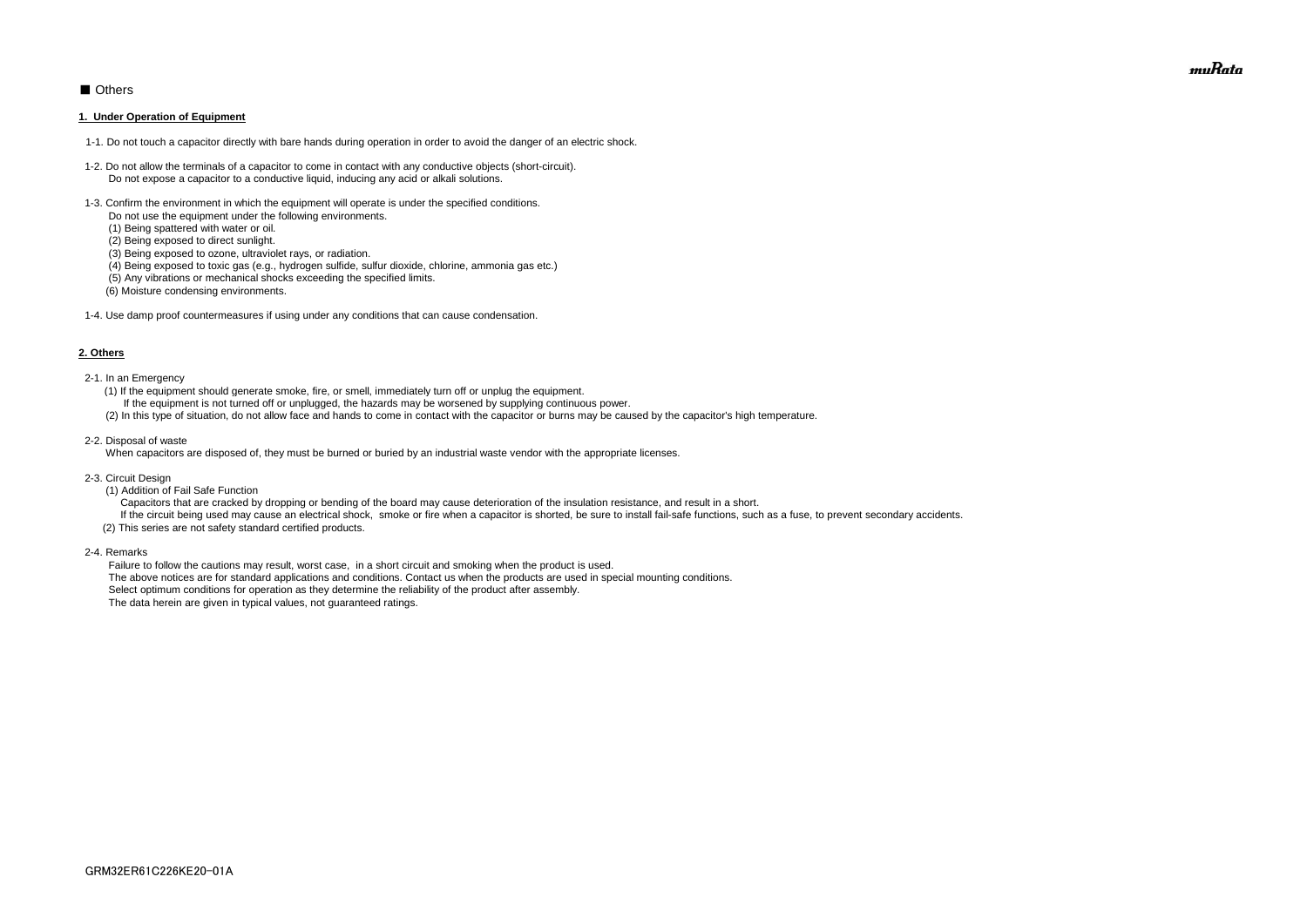#### **1.Operating Temperature**

- 1. The operating temperature limit depends on the capacitor.
- 1-1. Do not apply temperatures exceeding the maximum operating temperature. It is necessary to select a capacitor with a suitable rated temperature that will cover the operating temperature range. It is also necessary to consider the temperature distribution in equipment and the seasonal temperature variable factor.
- 1-2. Consider the self-heating factor of the capacitor The surface temperature of the capacitor shall not exceed the maximum operating temperature including self-heating.

#### **2.Atmosphere Surroundings (gaseous and liquid)**

- 1. Restriction on the operating environment of capacitors.
- 1-1. Capacitors, when used in the above, unsuitable, operating environments may deteriorate due to the corrosion of the terminations and the penetration of moisture into the capacitor.
- 1-2. The same phenomenon as the above may occur when the electrodes or terminals of the capacitor are subject to moisture condensation.
- 1-3. The deterioration of characteristics and insulation resistance due to the oxidization or corrosion of terminal electrodes may result in breakdown when the capacitor is exposed to corrosive or volatile gases or solvents for long periods of time.

#### **3.Piezo-electric Phenomenon**

1. When using high dielectric constant type capacitors in AC or pulse circuits, the capacitor itself vibrates at specific frequencies and noise may be generated. Moreover, when the mechanical vibration or shock is added to capacitor, noise may occur.

# **Notice**

# ■ Rating

muRata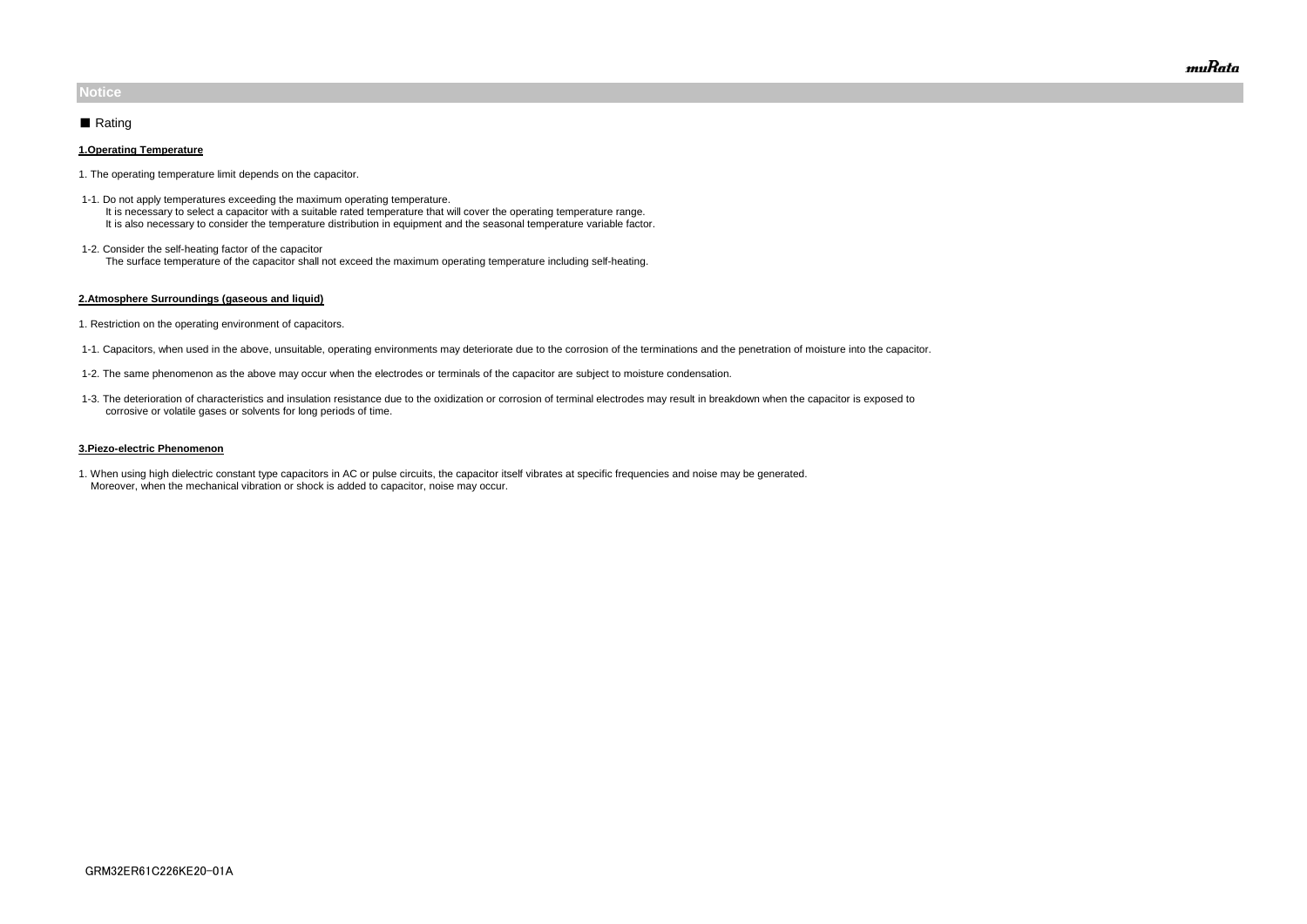# ■Soldering and Mounting

### **1.PCB Design**

1. Notice for Pattern Forms

 1-2. There is a possibility of chip cracking caused by PCB expansion/contraction with heat, because stress on a chip is different depending on PCB material and structure. When the thermal expansion coefficient greatly differs between the board used for mounting and the chip, it will cause cracking of the chip due to the thermal expansion and contraction. When capacitors are mounted on a fluorine resin printed circuit board or on a single-layered glass epoxy board, it may also cause cracking of the chip for the same reason.

 1-1. Unlike leaded components, chip components are susceptible to flexing stresses since they are mounted directly on the substrate. They are also more sensitive to mechanical and thermal stresses than leaded components. Excess solder fillet height can multiply these stresses and cause chip cracking. When designing substrates, take land patterns and dimensions into consideration to eliminate the possibility of excess solder fillet height.

| <b>Pattern Forms</b>                                      |                                                                      |                                    |  |  |  |
|-----------------------------------------------------------|----------------------------------------------------------------------|------------------------------------|--|--|--|
|                                                           | Prohibited                                                           | Correct                            |  |  |  |
| Placing Close to<br>Chassis                               | Chassis<br>Solder (ground)<br><b>Electrode Pattern</b><br>in section | Solder Resist<br>in section        |  |  |  |
| Placing of Chip<br>Components<br>and Leaded<br>Components | <b>Lead Wire</b><br>in section                                       | <b>Solder Resist</b><br>in section |  |  |  |
| Placing of Leaded<br>Components after<br>Chip Component   | Soldering Iron<br><b>Lead Wire</b><br>in section                     | <b>Solder Resist</b><br>in section |  |  |  |
| <b>Lateral Mounting</b>                                   |                                                                      | <b>Solder Resist</b>               |  |  |  |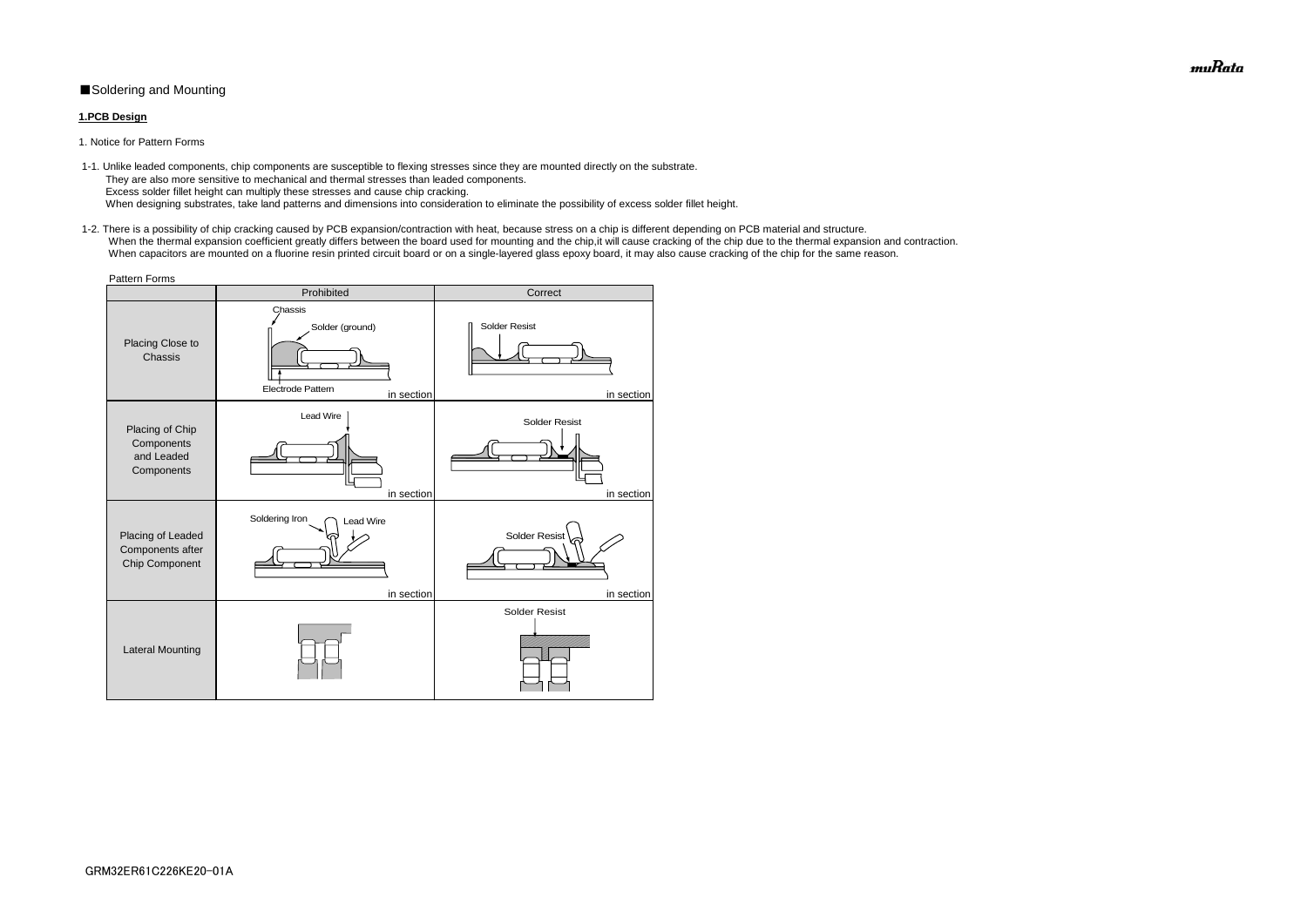2. Land Dimensions

Please confirm the suitable land dimension by evaluating of the actual SET / PCB.

# Table 1 Flow Soldering Method

Table 2 Reflow Soldering Method

(in mm)

| <b>Series</b> | Chip Dimension(L/W) Code | Chip(LxW)<br>(Dimensions Tolerance)      | a            | b            | $\mathbf{C}$   |
|---------------|--------------------------|------------------------------------------|--------------|--------------|----------------|
| <b>GRM</b>    | 01                       | $0.25 \times 0.125$                      | 0.10 to 0.11 | 0.07 to 0.12 | 0.125 to 0.145 |
| <b>GRM</b>    | 02                       | $0.4 \times 0.2$                         | 0.16 to 0.2  | 0.12 to 0.18 | 0.2 to 0.23    |
| <b>GRM</b>    | MD                       | $0.5 \times 0.25$                        | 0.17 to 0.23 | 0.22 to 0.28 | 0.25 to 0.30   |
|               |                          | $0.6 \times 0.3$<br>$(+/-0.03)$          | 0.2 to 0.25  | 0.2 to 0.3   | 0.25 to 0.35   |
| <b>GRM</b>    | 03                       | $0.6 \times 0.3$<br>$(+/-0.05)$          | 0.2 to 0.25  | 0.25 to 0.35 | 0.3 to 0.4     |
|               |                          | $0.6 \times 0.3$<br>$(+/-0.09)$          | 0.23 to 0.3  | 0.25 to 0.35 | 0.3 to 0.4     |
| <b>GRM</b>    | 15                       | $1.0 \times 0.5$<br>(within +/-0.10)     | 0.3 to 0.5   | 0.35 to 0.45 | 0.4 to 0.6     |
|               |                          | $1.0 \times 0.5$<br>$(+/-0.15/+/-0.20)$  | 0.4 to 0.6   | 0.4 to 0.5   | 0.5 to 0.7     |
| <b>GRM</b>    | 18                       | $1.6 \times 0.8$<br>(within +/-0.10)     | 0.6 to 0.8   | 0.6 to 0.7   | 0.6 to 0.8     |
|               |                          | $1.6 \times 0.8$<br>$(+/-0.15/+/-0.20)$  | 0.7 to 0.9   | 0.7 to 0.8   | 0.8 to 1.0     |
| <b>GRM</b>    | ${\sf JN}$               | $1.8 \times 1.0$                         | 0.8 to 0.9   | 0.6 to 0.8   | 0.9 to 1.1     |
|               | 21                       | $2.0 \times 1.25$<br>(within $+/-0.10$ ) | 1.2          | 0.6          | 1.25           |
| <b>GRM</b>    |                          | $2.0 \times 1.25$<br>$(+/-0.15)$         | 1.2          | 0.6 to 0.8   | 1.2 to 1.4     |
|               |                          | $2.0 \times 1.25$<br>$(+/-0.20)$         | 1.0 to 1.4   | 0.6 to 0.8   | 1.2 to 1.4     |
| <b>GRM</b>    | 31                       | $3.2 \times 1.6$<br>(within+/-0.20)      | 1.8 to 2.0   | 0.9 to 1.2   | 1.5 to 1.7     |
|               |                          | $3.2 \times 1.6$<br>(+/-0.30)            | 1.9 to 2.1   | 1.0 to 1.3   | 1.7 to 1.9     |
| <b>GRM</b>    | 32                       | $3.2 \times 2.5$                         | 2.0 to 2.4   | 1.0 to 1.2   | 1.8 to 2.3     |
| GRM           | 43                       | $4.5 \times 3.2$                         | 3.0 to 3.5   | 1.2 to 1.4   | 2.3 to 3.0     |
| <b>GRM</b>    | 55                       | $5.7 \times 5.0$                         | 4.0 to 4.6   | 1.4 to 1.6   | 3.5 to 4.8     |

| <b>Series</b> | Chip Dimension(L/W) Code | Chip(LxW)         | a                     |                       | C                     |
|---------------|--------------------------|-------------------|-----------------------|-----------------------|-----------------------|
| <b>GRM</b>    | 18                       | $1.6 \times 0.8$  | $0.6 \text{ to } 1.0$ | $0.8 \text{ to } 0.9$ | $0.6 \text{ to } 0.8$ |
| <b>GRM</b>    | 21                       | $2.0 \times 1.25$ | 1.0 to $1.2$          | $0.9$ to 1.0          | $0.8 \text{ to } 1.1$ |
| <b>GRM</b>    | 31                       | $3.2 \times 1.6$  | $2.2$ to $2.6$        | 1.0 to 1.1            | 1.0 to $1.4$          |

Resistance to PCB bending stress may be improved by designing the "a" dimension with solder resist. (in mm) (in mm)

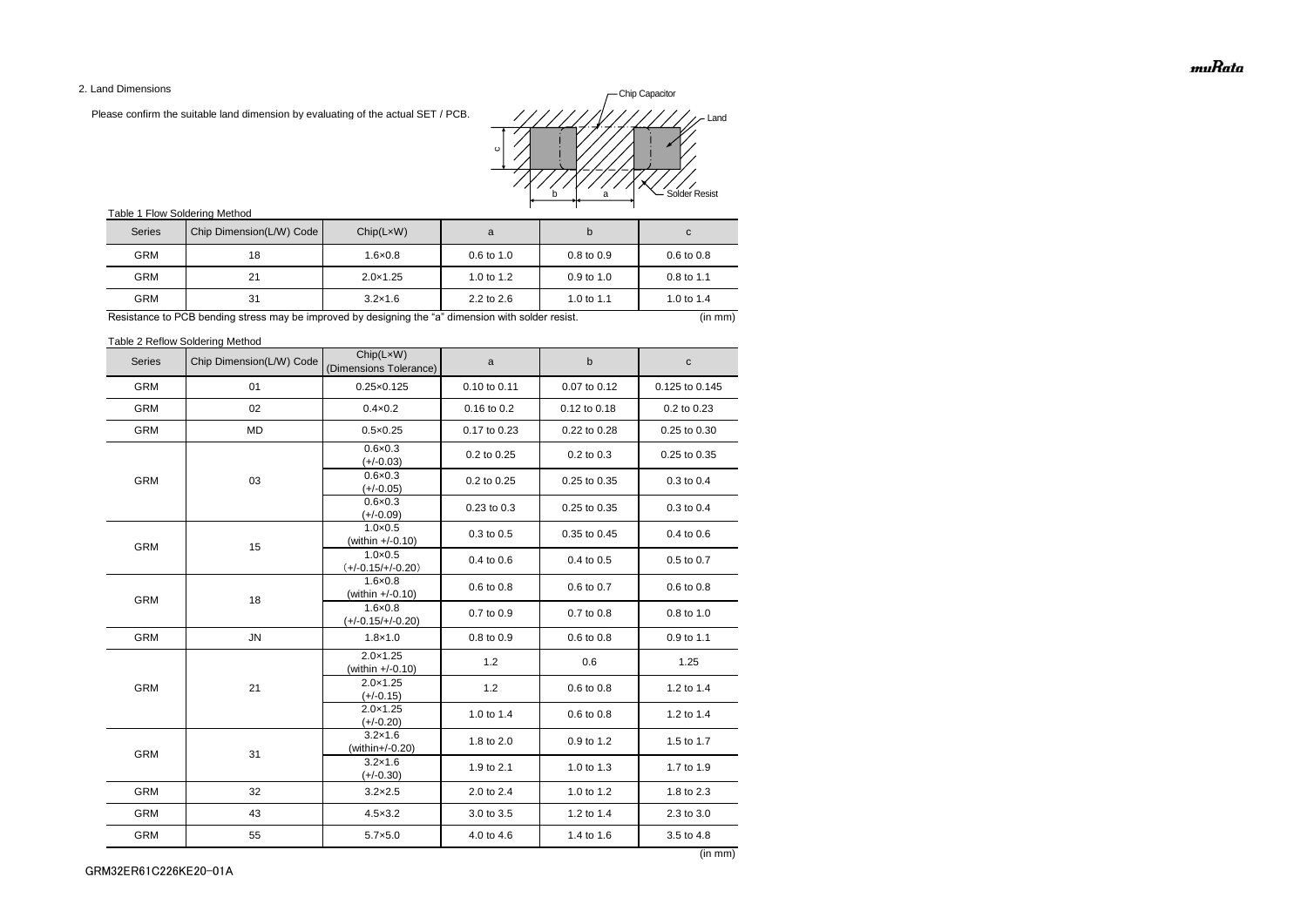### 3. Board Design

 When designing the board, keep in mind that the amount of strain which occurs will increase depending on the sizeand material of the board.



muRata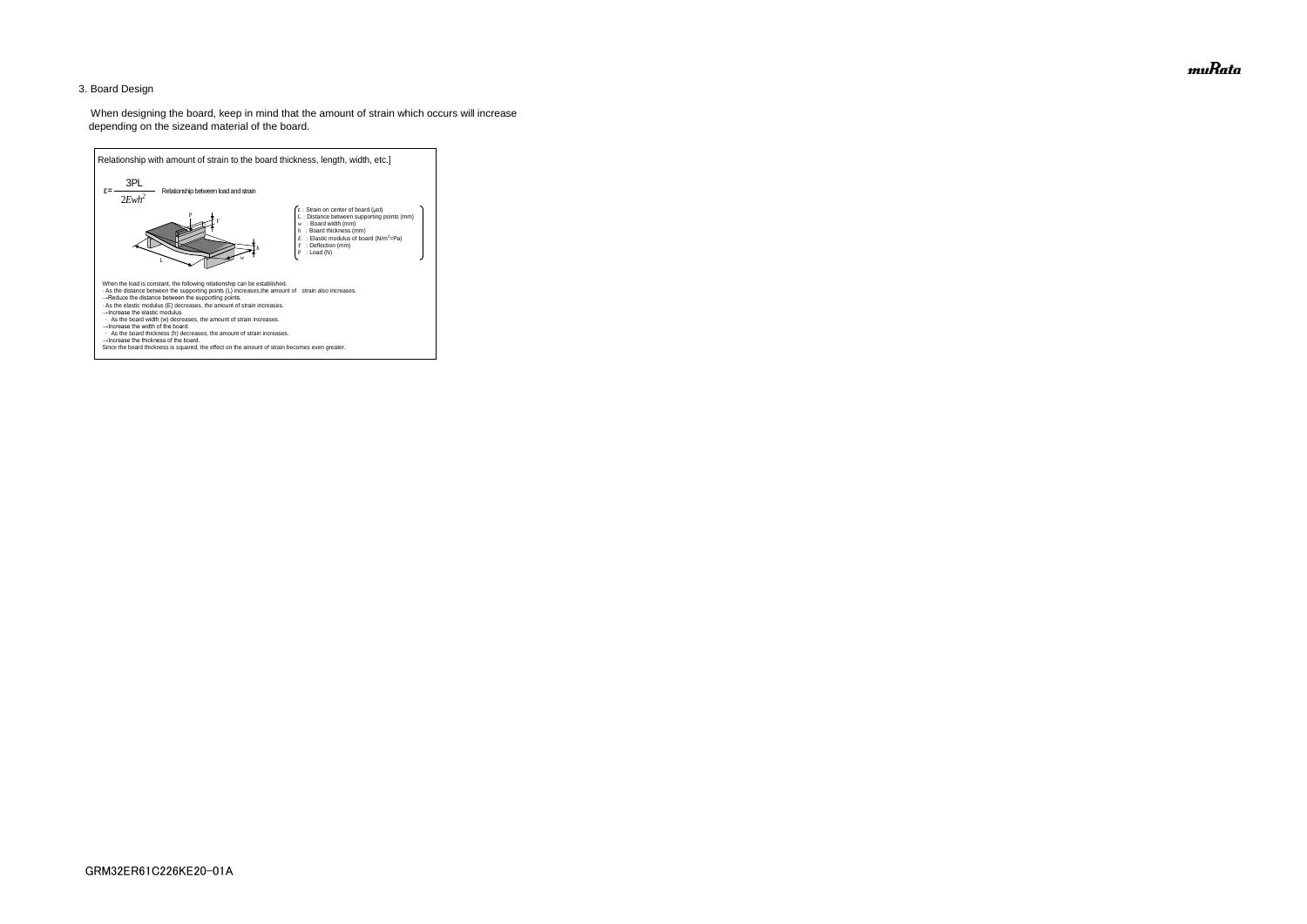#### **2.Item to be confirmed for Flow sordering**

If you want to temporarily attach the capacitor to the board using an adhesive agent before soldering the capacitor, first be sure that the conditions are appropriate for affixing the capacitor. If the dimensions of the land, the type of adhesive, the amount of coating, the contact surface area, the curing temperature, or other conditions are inappropriate, the characteristics of the capacitor may deteriorate.

- 1. Selection of Adhesive
- 1-1. Depending on the type of adhesive, there may be a decrease in insulation resistance. In addition, there is a chance that the capacitor might crack from contractile stress due to the difference in the contraction rate of the capacitor and the adhesive.
- 1-2. If there is not enough adhesive, the contact surface area is too small, or the curing temperature or curing time are inadequate, the adhesive strength will be insufficient and the capacitor may loosen or become disconnected during transportation or soldering.

If there is too much adhesive, for example if it overflows onto the land, the result could be soldering defects, loss of electrical connection, insufficient curing, or slippage after the capacitor is mounted. Furthermore, if the curing temperature is too high or the curing time is too long, not only will the adhesive strength be reduced, but solderability may also suffer due to the effects of oxidation on the terminations (outer electrodes) of the capacitor and the land surface on the board.

#### (1) Selection of Adhesive

Epoxy resins are a typical class of adhesive. To select the proper adhesive, consider the following points.

- 1) There must be enough adhesive strength to prevent the component from loosening or slipping during the mounting process.
- 2) The adhesive strength must not decrease when exposed to moisture during soldering.
- 3) The adhesive must have good coatability and shape retention properties.
- 4) The adhesive must have a long pot life.
- 5) The curing time must be short.
- 6) The adhesive must not be corrosive to the exterior of the capacitor or the board.
- 7) The adhesive must have good insulation properties.
- 8) The adhesive must not emit toxic gases or otherwise be harmful to health.
- 9) The adhesive must be free of halogenated compounds.

(2) Use the following illustration as a guide to the amount of adhesive to apply.

Chip Dimension (L/W) Code:18/21/31

#### 2.Flux

- 2-1. An excessive amount of flux generates a large quantity of flux gas, which can cause a deterioration of solderability, so apply flux thinly and evenly throughout. (A foaming system is generally used for flow solderring.)
- 2-2. Flux containing too high a percentage of halide may cause corrosion of the terminations unless there is sufficient cleaning. Use flux with a halide content of 0.1% max.
- 2-3. Strong acidic flux can corrode the capacitor and degrade its performance. Please check the quality of capacitor after mounting.

#### 3.Leaching of the terminations

 Set temperature and time to ensure that leaching of the terminations does not exceed 25% of the chip end area as a single chip (full length of the edge A-B-C-D shown at right) and 25% of the length A-B shown as mounted on substrate.





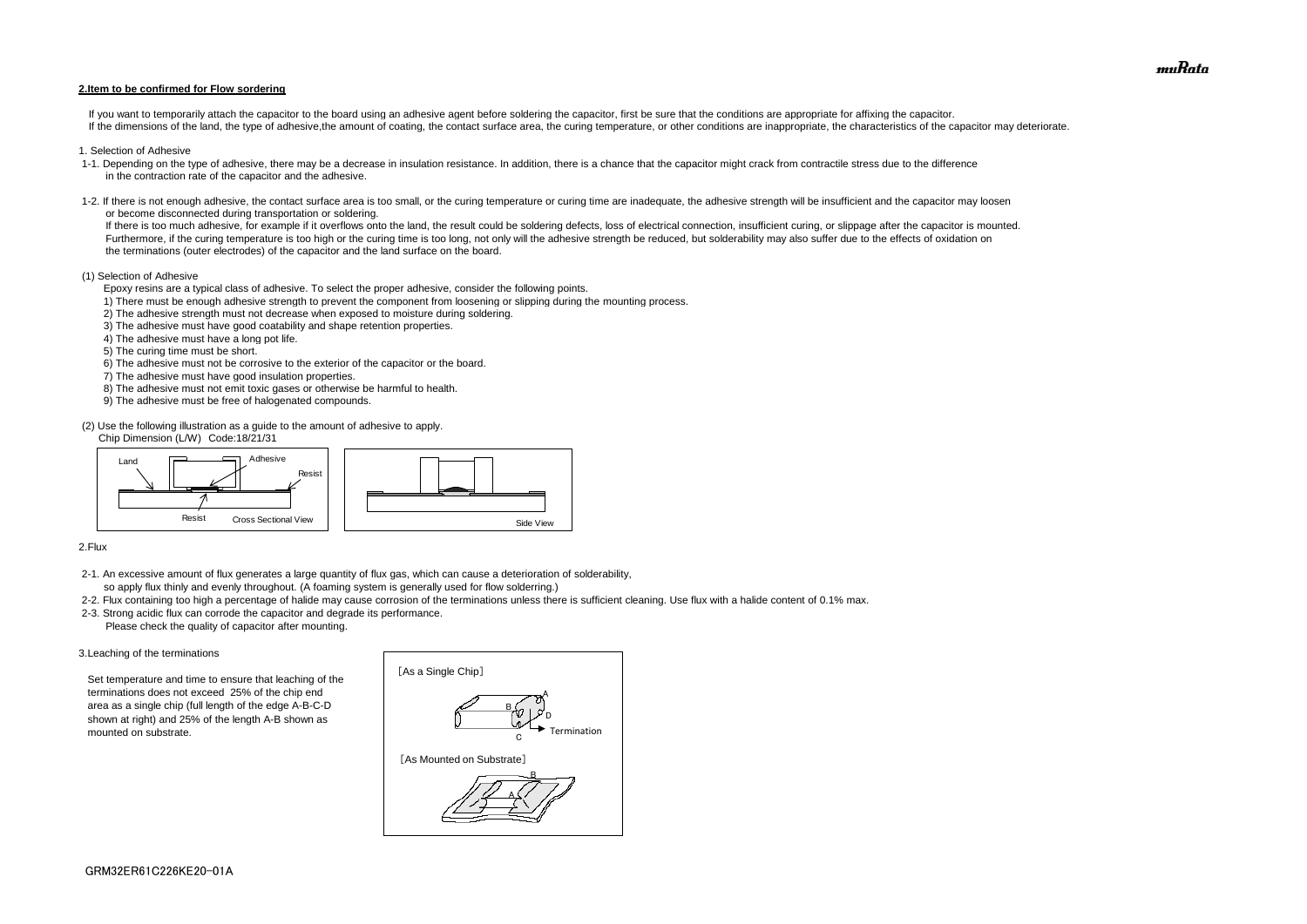# **3.Reflow soldering**

 The flux in the solder paste contains halogen-based substances and organic acids as activators. Strong acidic flux can corrode the capacitor and degrade its performance. Please check the quality of capacitor after mounting.

#### **4.Washing**

1. Please evaluate the capacitor using actual cleaning equipment and conditions to confirm the quality, and select the solvent for cleaning.

2. Unsuitable cleaning may leave residual flux or other foreign substances, causing deterioration of electrical characteristics and the reliability of the capacitors.

#### **5.Coating**

1. A crack may be caused in the capacitor due to the stress of the thermal contraction of the resin during curing process. The stress is affected by the amount of resin and curing contraction. Select a resin with low curing contraction. The difference in the thermal expansion coefficient between a coating resin or a molding resin and the capacitor may cause the destruction and deterioration of the capacitor such as a crack or peeling, and lead to the deterioration of insulation resistance or dielectric breakdown. Select a resin for which the thermal expansion coefficient is as close to that of the capacitor as possible. A silicone resin can be used as an under-coating to buffer against the stress.

2. Select a resin that is less hygroscopic.

 Using hygroscopic resins under high humidity conditions may cause the deterioration of the insulation resistance of a capacitor. An epoxy resin can be used as a less hygroscopic resin.

3. The halogen system substance and organic acid are included in coating material, and a chip corrodes by the kind of Coating material. Do not use strong acid type.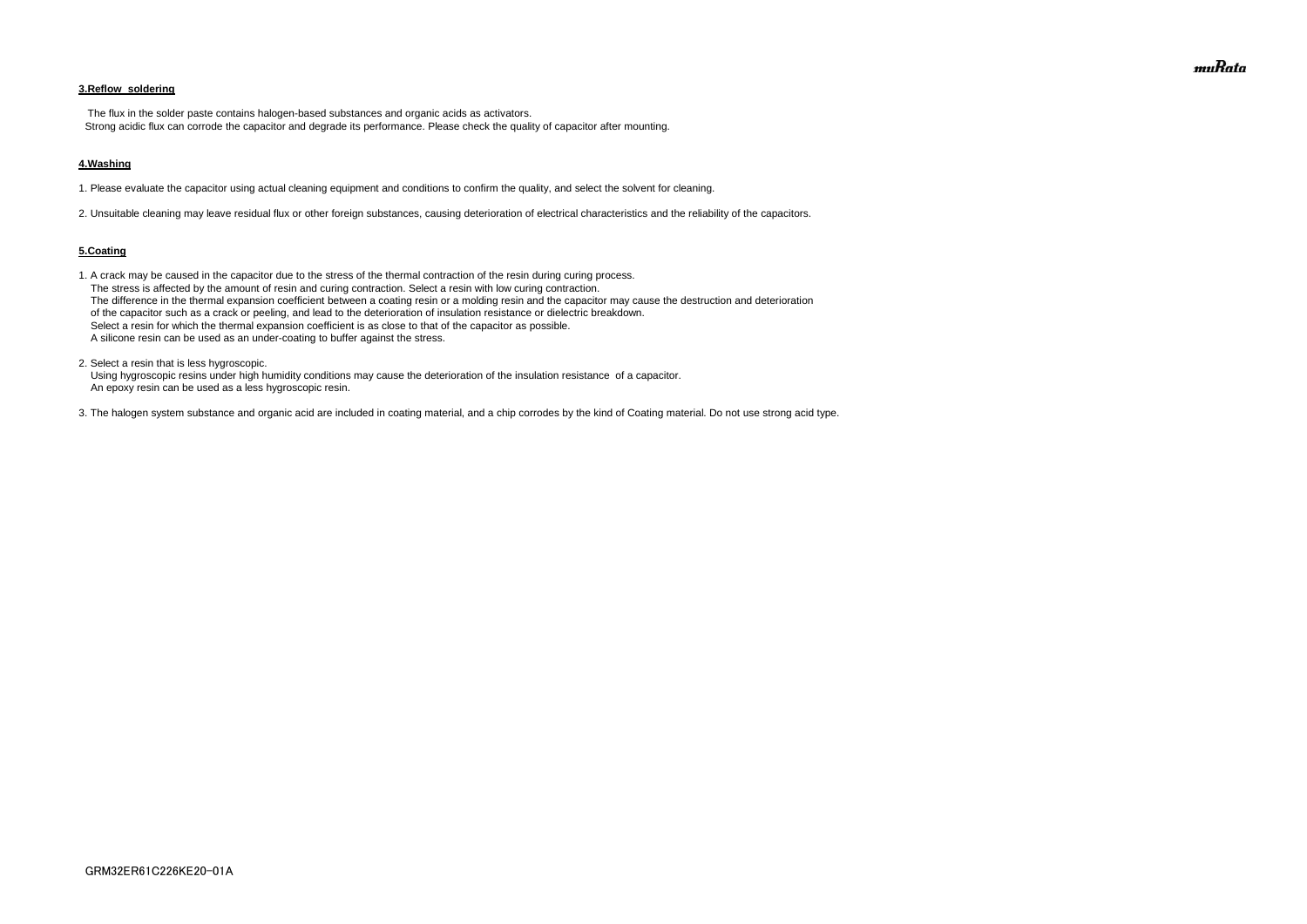# ■ Others

### **1.Transportation**

1. The performance of a capacitor may be affected by the conditions during transportation.

1-1. The capacitors shall be protected against excessive temperature, humidity and mechanical force during transportation.

- (1) Climatic condition
	- ・ low air temperature : -40℃
	- ・ change of temperature air/air : -25℃/+25℃
	- ・ low air pressure : 30 kPa
	- ・ change of air pressure : 6 kPa/min.
- (2) Mechanical condition

Transportation shall be done in such a way that the boxes are not deformed and forces are not directly passed on to the inner packaging.

1-2. Do not apply excessive vibration, shock, or pressure to the capacitor.

(1) When excessive mechanical shock or pressure is applied to a capacitor, chipping or cracking may occur in the ceramic body of the capacitor.

(2) When the sharp edge of an air driver, a soldering iron, tweezers, a chassis, etc. impacts strongly on the surface of the capacitor, the capacitor may crack and short-circuit.

 1-3. Do not use a capacitor to which excessive shock was applied by dropping etc. A capacitor dropped accidentally during processing may be damaged.

#### **2.Characteristics Evaluation in the Actual System**

- 1. Evaluate the capacitor in the actual system, to confirm that there is no problem with the performance and specification values in a finished product before using.
- 2. Since a voltage dependency and temperature dependency exists in the capacitance of high dielectric type ceramic capacitors, the capacitance may change depending on the operating conditions in the actual system. Therefore,be sure to evaluate the various characteristics, such as the leakage current and noise absorptivity, which will affect the capacitance value of the capacitor.
- 3. In addition,voltages exceeding the predetermined surge may be applied to the capacitor by the inductance in the actual system. Evaluate the surge resistance in the actual system as required.

muRata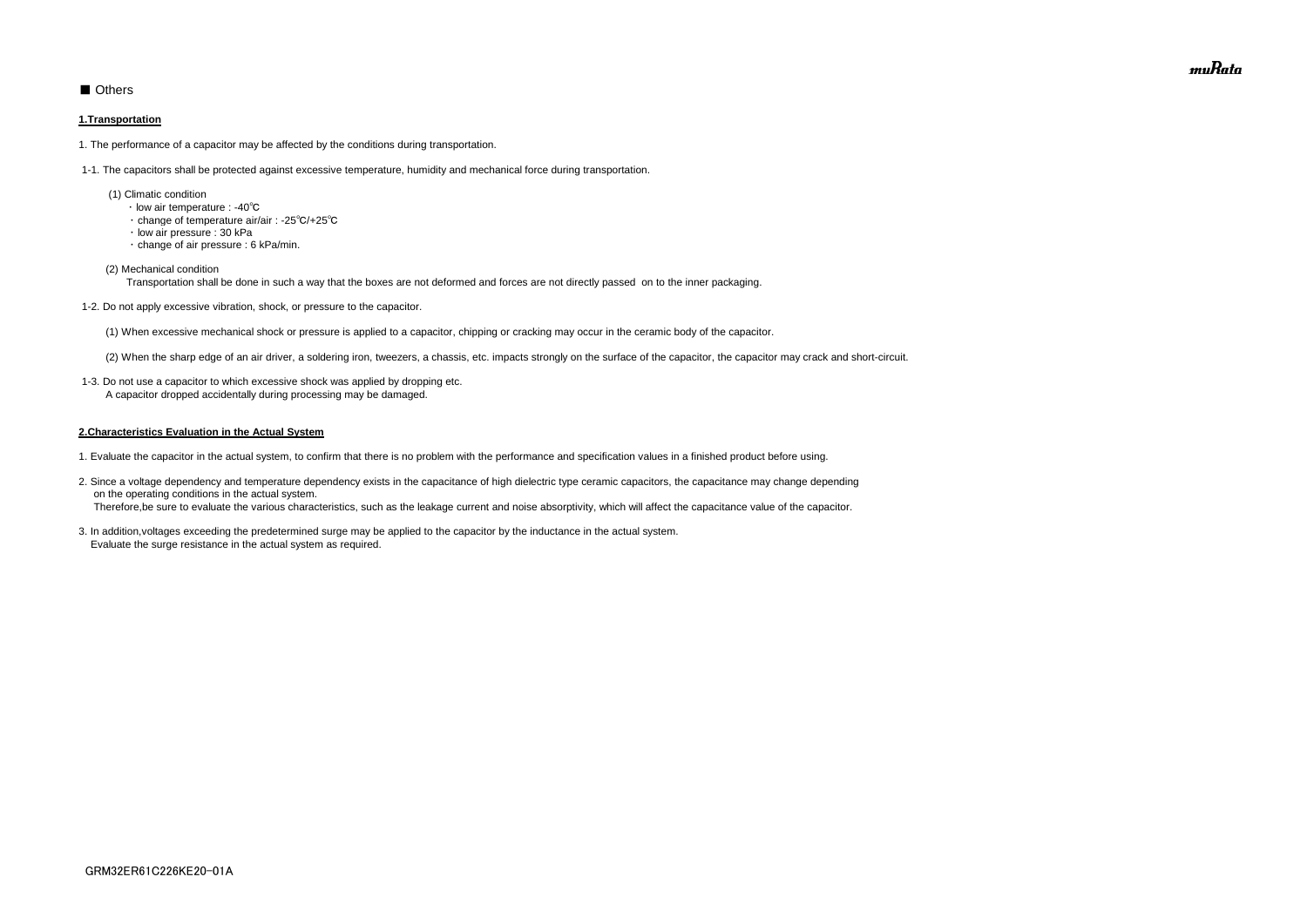# $\triangle$  NOTE

1.Please make sure that your product has been evaluated in view of your specifications with our product being mounted to your product.

2.Your are requested not to use our product deviating from this product specification.

3.We consider it not appropriate to include any terms and conditions with regard to the business transaction in the product specifications, drawings or other technical documents. Therefore, if your technical documents as above include such terms and conditions such as warranty clause, product liability clause, or intellectual property infringement liability clause, they will be deemed to be invalid.